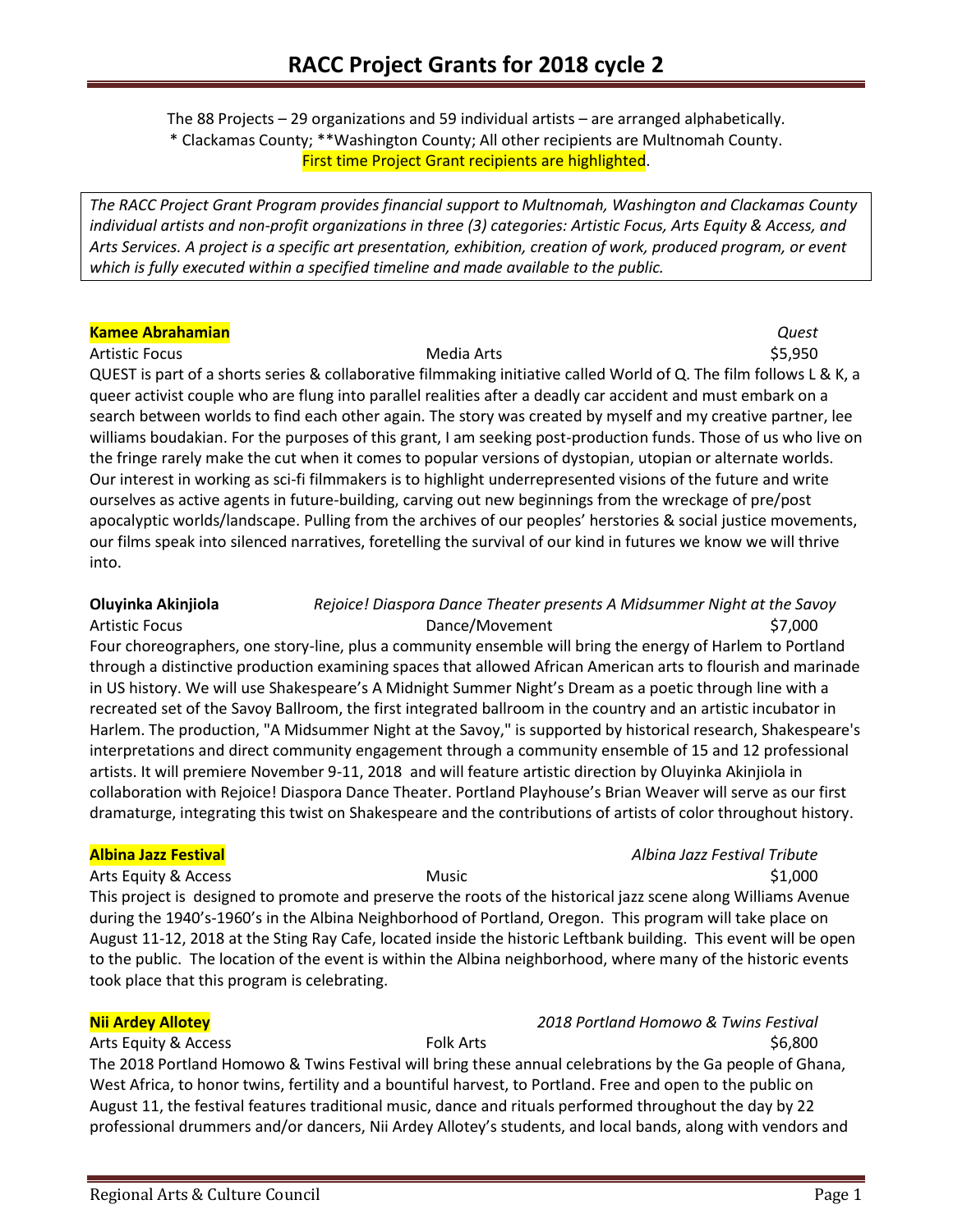traditional food. Held at Sunnyside School Park a block from Belmont Street, it easily draws passers-by. Allotey has extensive experience performing, teaching and hosting festivals in Portland, and has deeply appreciated the support of past RACC grants. This festival has been held twice successfully in the last two years on a limited budget. Support from RACC will help support the sustainability of the festival, keep it accessible to the public and bring a notable performer from New York. RACC funding will not support food or equipment.

### **Andisheh Center** *A Homage to Contemporary Persian Poetess and Forough Farrokhzad* Arts Equity & Access **Multi-Discipline** 64,080

We are planning to host Persian music, art and poetry workshops and an evening performance by working with both local artists and high caliber performers. The goal is to connect with university students and younger generation in the community through art and music. The program will host 5 workshops from 9:00 am - 5:30 pm including:1. introduction to Persian contemporary poems and poetess, the impact of social environment on the art of poetry and vise-versa. this workshop will be from 9:00 am-1:00 pm 2) Introduction to musical modal system – Dastgah 3) Persian dance instructions 4) Introduction to daf (Iranian frame drum) 5) Khatati - Calligraphy - visual arts Following the workshops at 6:30 pm we will host a poetry reading and music performance both in English and Farsi by Dr. Mahmoud Karimi Hakak with live music in the background. After the intermission at 7:30, we will continue the program with live music led by Mehdi Bagheri and Ghazaleh Feylinejad

### **Asian Pacific American Network of Oregon (APANO)** *East Portland Arts & Literary Festival 2018*

Arts Equity & Access Multi-Discipline \$5,250 APANO's Arts & Media Project (AMP) will host the East Portland Arts & Literary Festival (EPALF) at PCC Southeast in October 2018. EPALF intentionally highlights the voices of artists and cultural workers of color in one of Portland's most diverse census tracts. This two-day (Friday-Saturday) festival will feature visual art, performance (poetry, movement, music), a book & craft fair, and interactive workshops. EPALF serves as one of APANO's placemaking initiatives and responds to pressing neighborhood issues. EPALF 2018's theme is mental health and housing, two significant concerns identified by our community. EPALF 2018 builds off the success of our first EPALF in September 2017 at the Jade/APANO Multicultural Space. Over 400 individuals attended and ~50 artists shared multimedia artwork, sold their wares, and even painted a live mural over one day. We plan to grow EPALF in 2018 by expanding it to two days and engaging at least 75 artists and 800 community members.

### **Rory Banyard** *Minidoka: American Concentration Camp*

### Artistic Focus \$5,950

This project will create a one-hour broadcast documentary about the Japanese-American incarceration experience and its aftermath, focused particularly on the Minidoka Internment Camp and the experiences of survivors in the Pacific Northwest. The film will place the Pacific Northwest and Alaskan experience within the national incarceration story. It will also focus on civil rights and equal justice issues today. The majority of the interviews and content for this film have already been captured for two National Park Service visitor center films that are currently in post-production. I have permission to re-use this footage. I will conduct additional filming for the longer film, to capture new interviews and the sagebrush desert environment that was part of the historical Minidoka experience. I will script, edit, post-produce, and master the longer film for screening and broadcast. An excerpt of the interviews filmed to date can be seen here: https://vimeo.com/241211453

**Avantika Bawa** *COLISEUM – A solo show of drawings at Ampersand Gallery & Fine Books* Artistic Focus \$6,320

Coliseum is a solo show of drawings, prints and a limited edition artist book. The book will include high quality photo reproductions of the works, one unattached and unique drawing/print per book, as well as confirmed text contribution by Brian Libby, Portland journalist covering architecture and design, Grace Cook Anderson, Curator of Northwest Art, Portland Art Museum and designed by Myles Haselhorst, Owner Ampersand Gallery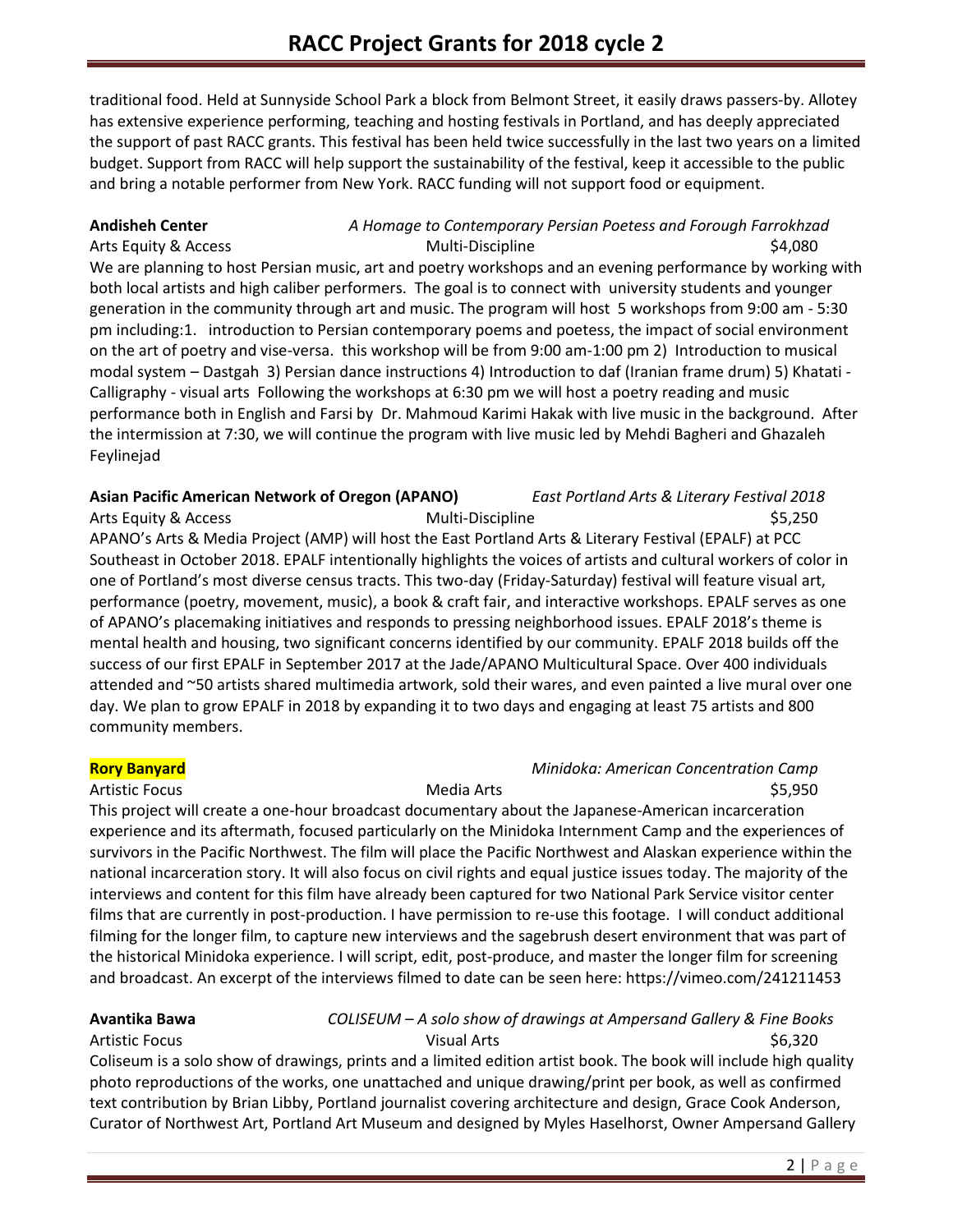& Fine Books. Coliseum is an ongoing series of drawing and prints that pay homage to Portland's Veterans Memorial Coliseum, "a premier jewel of International Style modernism in the city." These works incorporate Modernist elements of architecture and the built environment. Furthermore, Bawa, a super enthusiast of the Portland Trail Blazers will use this show to honor the home team, by commemorating the arena where the team won the NBA title in 1977. The show is slated to open and run around the start of the NBA season (End September-early October)

Arts Equity & Access **Multi-Discipline Multi-Discipline** 53,600

# **Virginia Belt** *Essence of Dance*

The Essence of Dance is a devised theater and dance piece that explores the physical/emotional decline of a person with Parkinson's disease (PD - a neurological disorder in which the signals between the brain and body are breaking down) and how learning to dance has informed what still makes them human. The text is created from interviews with Dance for PD Oregon students, their family, caregivers, and neurologists. The dance is choreographed by the students and Virginia Belt instructor and co-founder of Dance for PD Oregon and responds to the emotional journey as well as visualizes the neurology. Students with PD dance in performances and some who have not lost their vocal abilities act with two professional actors. Artistic input & collaboration will be with artist/text/improv from Adrienne Flagg and mentorship/feedback from Jessica Wallenfels. Public performances of the piece will be at 4 assisted living centers where classes are held in June 2019 with Q&A after each performance.

## **Blackfish Gallery** *Blackfish 40th Anniversary*

Artistic Focus **SA,510** Visual Arts **Visual Arts SA,510** In 2019, Blackfish Gallery will celebrate it's 40th anniversary as one of the longest running artist collectives west of the Mississippi. Our project grant requests funds for an April, 2019 gallery show of approximately 25 former members, a public event honoring our patron and landlords, the Wong family, who have been instrumental in Blackfish's continued success, a commemorative print to be pulled during business hours for visitors to the 40th Anniversary show and an original Oratorio composed and performed by Blackfish members. Other events related to our history and mission will take place throughout our anniversary year, all free and open to the public.

**Irena Boboia** *The House of Stories* Artistic Focus **Media Arts** Media Arts **Artistic Focus** \$5,160

House of Stories will be a 20 to 30 minutes documentary film about the Beaverton City Library, the second busiest library in Oregon. The film will follow the stories of people and families that use the library for varied services, the stories of library staff and volunteers and how these narratives intersect within the space of the library. The film will render a picture of a community hub with the aspiration of individual development and advancement. The library is a place where a large collection of books and films embodying so many narratives are being shared by a vast number of individuals, each with their own personal story. House of Stories proposes to describe in cinematic language how the personal fits within the collective and how a suburban library plays such a significant role in the fate of a community. The film makers intend to be even handed in their approach and use the film language in a thoughtful and skillful way.

**Ron Bourke** *Terror and Hope* Artistic Focus **Media Arts** Media Arts **1996 Artistic Focus** 55,250

Funds are requested to create an original score for TERROR AND HOPE, by local composer Christopher Thomas, who states "I look for projects that combine high artistic merit where the score amplifies the dramatic, meaningful storytelling." TERROR AND HOPE is a 30-minute film telling the story of a partnership between Portland's Mercy Corps and neurological/behavioral teams from Harvard, Yale and Jordan's Hashemite University as they work to understand and manage the toxic stress experienced by Syrian war refugee families in Jordan's Zaatari refugee camp. The film follows several young researchers and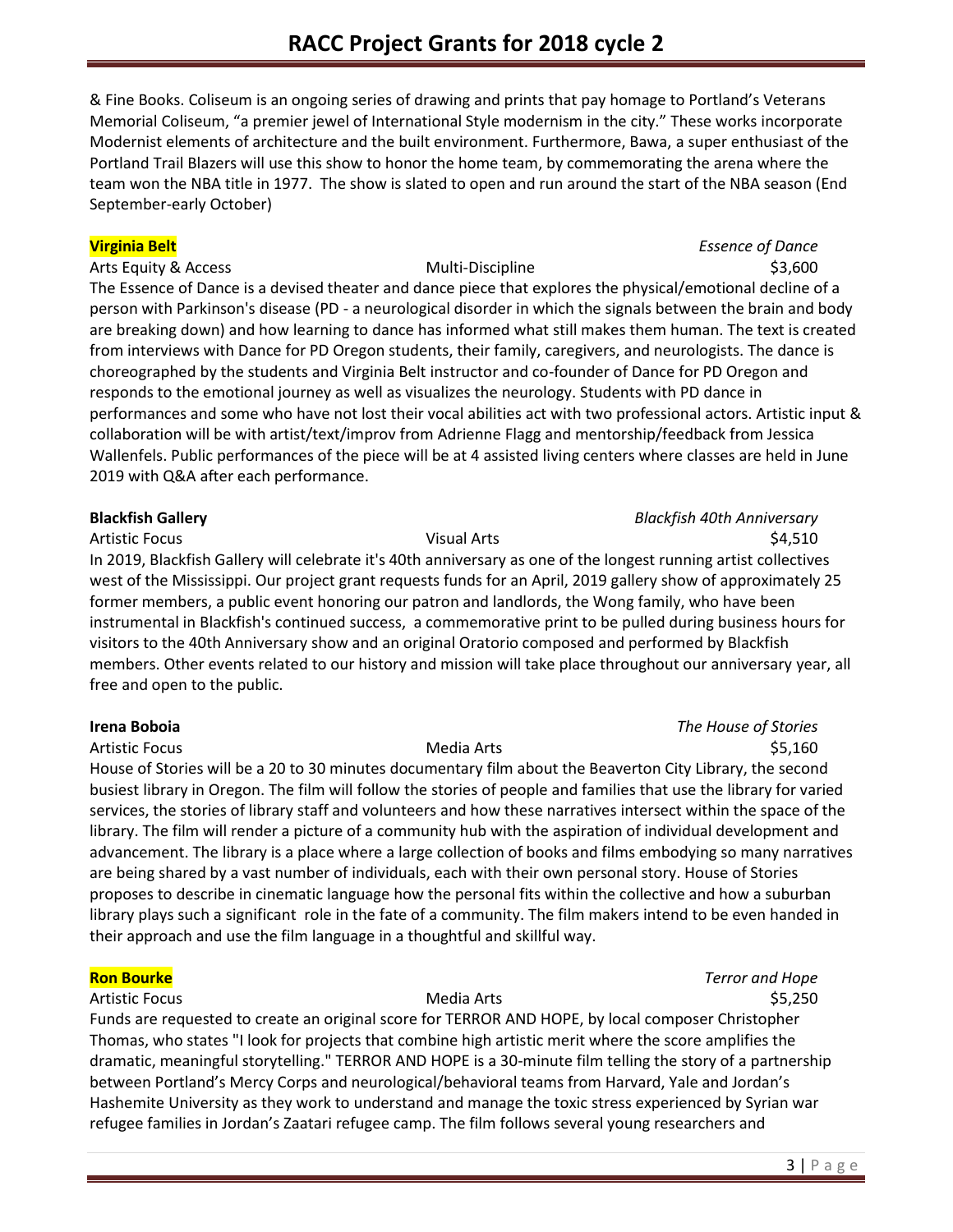humanitarians, many of them refugees themselves, as they work to build social and emotional connections of refugee children and families through sensory experiences, language, music, sports and art. The creative play experienced by refugee children offers a possibility for a more normal life that someday may be scaled to benefit refugees around the world. Our film tells their story.

### **Julia Bray** *Matter Is Mother* Artistic Focus **Theatre Theatre 1996 1997 1997 1998 1997 1998 1998 1998 1998 1999 1999 1999 1999 1999 1999 1999 1999 1999 1999 1999 1999 1999 1999 1999 1999 1999 1999**

Matter is Mother is a one-woman magical comedy written, created, and performed by Julia Bray. The show explores the parallels between the way we treat the earth and our possessions with the ways in which we treat the forgotten feminine within all bodies. Set at a mythical all inclusive tropical resort, a legend tells of a great motherly sea creature named Sona who eats her human children's literal and figurative trash. If a human has properly honored and reckoned with their discarded items and the feelings attached to them, Sona will recycle the energy--if not, they must deep sea dive to face that which they've abandoned within themselves. The audience is coaxed into a tropical world of feeling through character-driven monologues, projected visuals, original dance and song and the occasional splash of water. The show runs 120 minutes, and will have a full run (6 shows a week for 3 consecutive weeks) in October 2018 at a local theater space in PDX.

### **Derrais Carter** *black girls: an archive*

Artistic Focus **Multi-Discipline Multi-Discipline 1996** 1996,650 black girls: an archive uses poetry and visual art by black women to intervene in a history of black girls who have been sexually exploited in the name of science and photography. The poems and visuals in this project annotate historical documents from a 1919 obscenity scandal (including F.B.I. documents and photographs of naked black girls) to challenge narratives of black girls' sexual violation. Through annotation, we stylistically superimpose black girl's voices over documents that seek to keep girls silent. Writers commissioned for the project create poems and creative vignettes from the perspective of black girls subject to objectifying gaze. Similarly, contributing visual artists will take the photographs, conceal the nude bodies and restyle these images to highlight black girls' humanity and dignity. Since history has not made room for these girls, black girls: an archive uses art to put them front and center.

**Tomas Cotik** *Reimagining Bach: A 2-CD recording of Bach's Six Sonatas and Partitas for Solo Violin using a baroque bow and a modern* Artistic Focus \$5,250

I am seeking funding to support a new project: recording Bach's Six Sonatas and Partitas for violin solo, with a modern violin and baroque bow. The goal is a fresh and historically informed recording of the highest quality that has the widest possible reach. I already have an agreement with Centaur Records for its release and distribution in a 2-CD set. I will record with top of the line music producers and engineers in 2017 and 2018 at PSU's Lincoln Recital Hall. This project will be presented to the public in the form of an artistic shadowplay projection at the Portland International Light Festival followed by a recital at PSU's Lincoln Hall.

### **M. Allen Cunningham** *Perpetua's Kin*

# Artistic Focus **Exercise 2.50 Set Exercise 2.50 Set Exercise 2.50** S6,250 Artistic Focus

11 years in the making, my novel PERPETUA'S KIN is a multi-generational mystery about one American family. Epic in scope and yet intimate in its emotional power, the narrative moves across much of North America, from Pennsylvania and Iowa in the 1820s, through an American south embroiled in the Civil War, to the remote west of the 1880s, and finally to World War II San Francisco. What emerges is a profoundly contemporary portrait of the American experience embodied in one family: our heritage of violence, our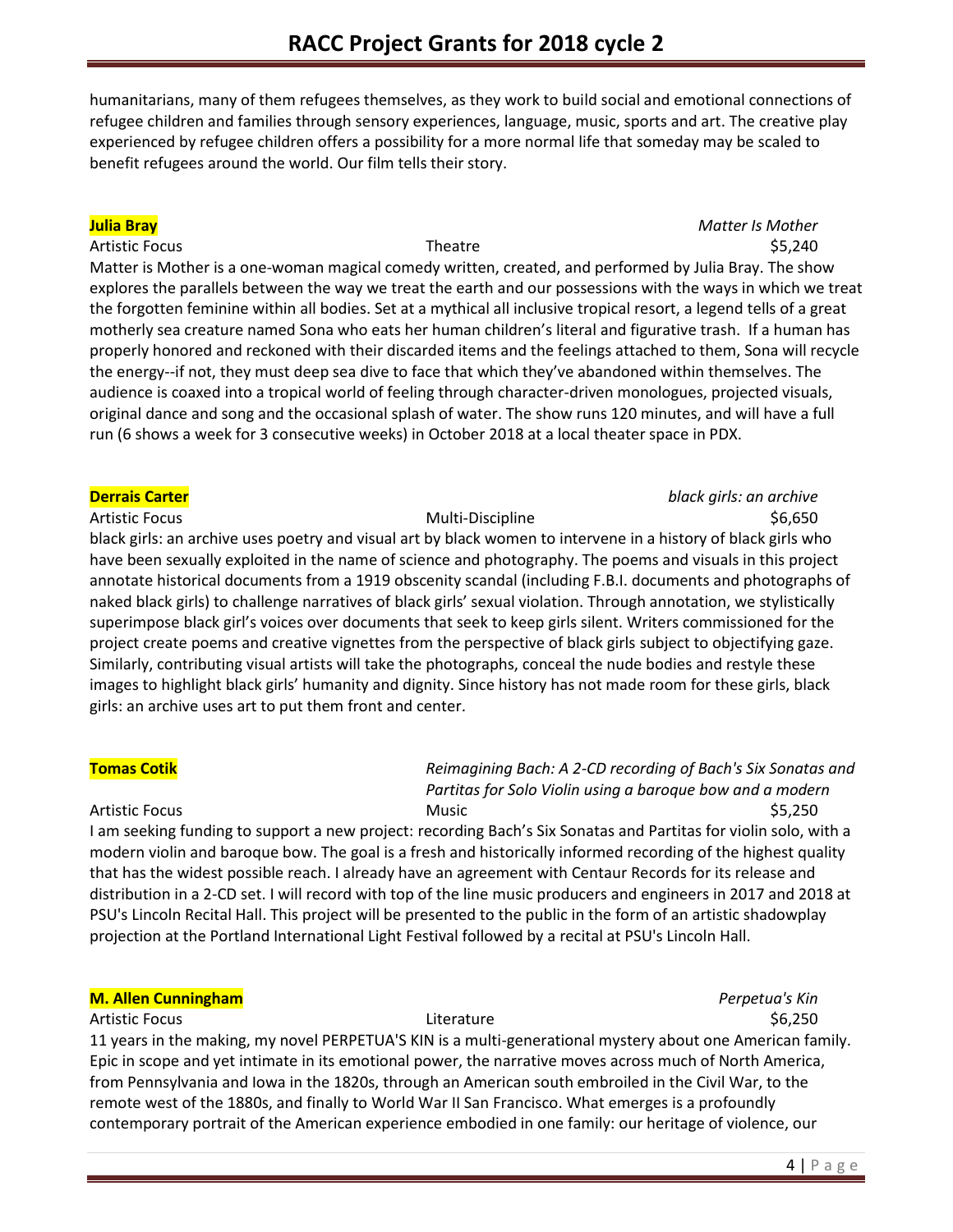vulnerability to the vastness of our own geography, our chronic restlessness and desire for regeneration through technology, and the impossibility of escaping the history that forms us and, always, demands a reckoning. In 2018 I will publish PERPETUA'S KIN nationally through my award-winning literary press Atelier26 Books (N. American distribution: Independent Publishers Group). A Project Grant will fund a 2,000 copy printing and support my robust promotional plans.

### **Martha Daghlian** *Grapefruit Juice Artist Resource Guide*

### Arts Services and the Community of the Multi-Discipline and the S2,290 method of the S2,290 method of the S2,290

The Grapefruit Juice Artist Resource Guide is a free semi-annual zine that provides a comprehensive listing of Portland visual arts venues, residencies, studios, institutions, events, and publications. The fourth edition will list over 50 exhibition spaces and dozens of organizations and programs, large and small, new and established. This text-only guide presents straightforward information about each entity, none of which is sponsored or editorialized. This will be the first edition to be printed by Container Corps, a Portland-based fine art press, in a run of approximately 1000 copies to be distributed to the public beginning in September 2018. The Grapefruit Juice Artist Resource Guide promotes engagement with Portland contemporary arts by offering free information in a concise, easy-to-use package. It helps artists at all career stages and economic levels to connect with the community, and inspires audiences to find and support the arts initiatives that speak to them.

### **Roland Dahwen Wu** *Borrufa*

Artistic Focus \$4,860 This project grant would support the production of the short film Borrufa. Following the lives of an immigrant family in Oregon, Borrufa is a subtle, introspective work about loneliness, betrayal, and reconciliation. Based on true events and featuring local actors, Borrufa follows a grown son and his parents when they learn that his father has a secret, second family. With an entirely local cast and production crew, confirmed filming locations include Hillsboro, Forest Grove, Oregon City, Portland, and Gresham. I have developed this film over the last four years, interviewing the principal people involved. Over the next year and a half, I wrote the script with writer and poet Stephanie Adams-Santos. Written, produced and featuring Oregon artists of color, this film will be an impactful project for our community. Although we have secured more than 50% of the film's budget, this project grant is crucial to the completion of this production.

### **Design Museum Portland** *Street Seats: Urban Benches for Vibrant Cities*

Artistic Focus **Sales Community Community Community** Visual Arts **No. 2000 Community Community Community Community Community Community Community Community Community Community Community Community Community Community Commu** Street Seats provides an opportunity to improve urban livability while being socially and environmentally conscious. It is an international design challenge for public seating which culminates in an outdoor design exhibition and walking tour around the World Trade Center Portland plaza and the Willamette riverfront in Downtown Portland — an area that can become a lively destination for residents and visitors alike, with access to Portland's major financial and government institutions along with local businesses and cultural destinations. Entrants ranging from students to professional creatives will participate by designing sustainable outdoor sidewalk furniture — a 'street seat' — with a focus on reuse, using environmentally-friendly materials and innovative construction methods. Design teams will record and submit their process along with their final designs to, in the end, create a public design exhibition that is equal parts placemaking, education, and urban inspiration.

### **Enso Theatre Ensemble** *Care of Trees*

Artistic Focus **Sales Exercía Exercía Exercía Exercía Exercía Exercía Exercía Exercía Exercía Exercía Exercía E** Enso Theatre Ensemble will produce the Oregon premiere of Care of Trees by E. Hunter Spreen, a mixed-media theatrical exploration of the inner landscape of grief and loss. Inspired by the Apollo & Daphne myth, this play tells the story of Georgia, an architect, and Travis, an environmental lawyer. A year into their marriage, Georgia becomes incapacitated by an unidentifiable illness. As Travis struggles to come to terms with the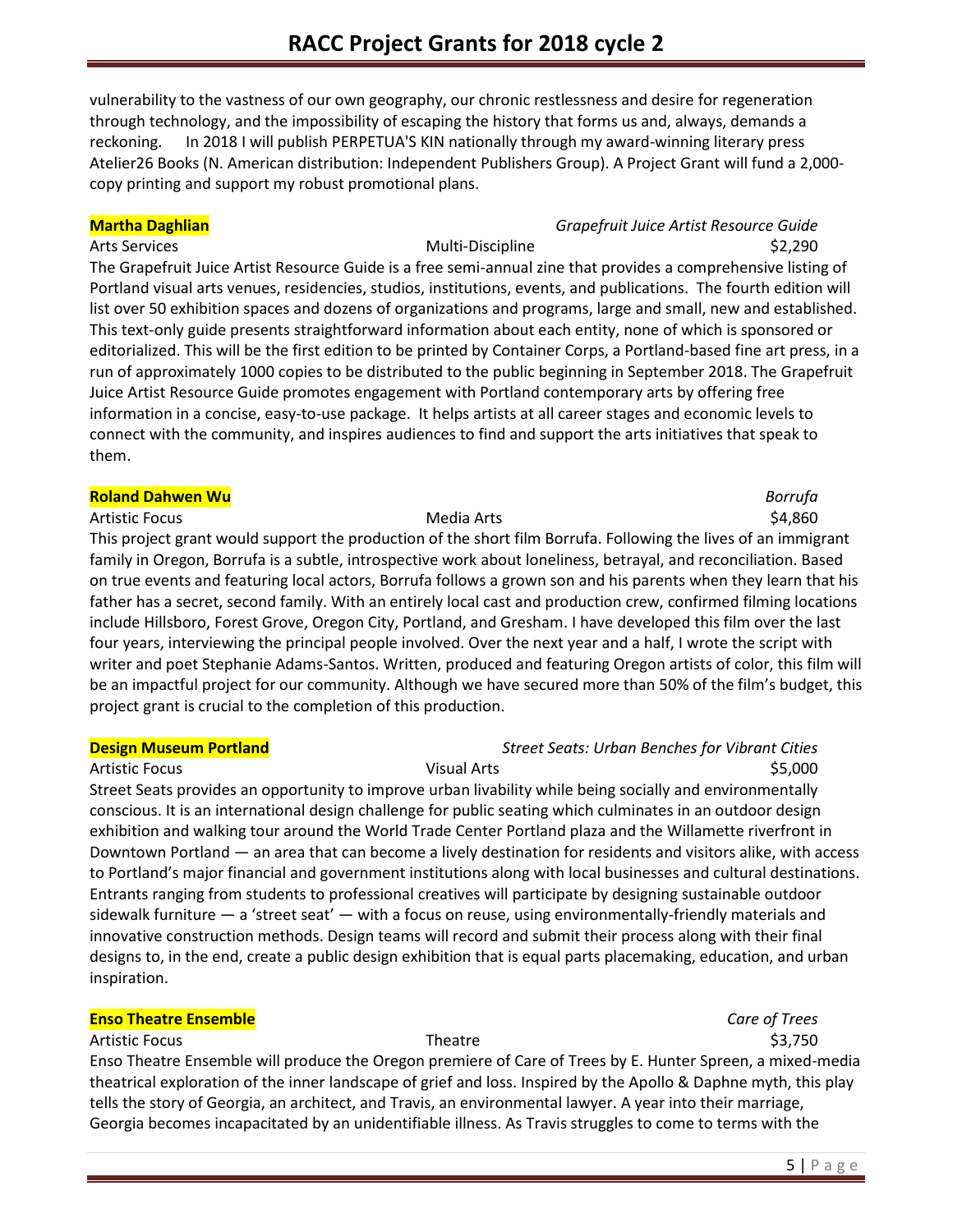situation, Georgia begins to embrace it. Enso's production will feature video projection and a large-scale art installation of a tree that will provide multi-level playing space for the actors. The production will involve approximately 15-20 local theater artists in various roles and reach an expected audience of 350-420. The show will open for a 3-week run of evening and matinee performances on Nov. 15, 2018, with the potential to extend to a 4th weekend. We will present a total of 10 -13 performances at the Shaking the Tree Warehouse in SE Portland.

Arts Equity & Access **Multi-Discipline Multi-Discipline** 55,520 This is the 19th year for the Estacada Summer Celebration, an annual, free, volunteer-led music and arts festival taking place July 28 & 29. Large tents, bleachers, and artist-created banners and signs will transform an empty lot and our main street. Performances, which take place on a large portable stage Friday night and all day Saturday, will feature a variety of well-known regional musicians (potential groups: Pepe and the Bottle Blondes, Rae Gordon, NW Women and Blues, Unit Souzu, The New Iberians, Chata Addy, mariachi), a juried street art fair, 12 hands-on art activities for children, food vendors, a growing family of giant puppets, circus skills workshops, and street labyrinth painting. Our 100 volunteers range in age from 12 - 80. The Summer Celebration is a signature event for our community and we expect to attract 3000 visitors and local residents. It also celebrates the painting of the annual Artback outdoor Mural, whose subject this year is Estacada Summer Celebration!

The children's book I am creating intertwines educating the community about Day of the Dead while simultaneously discussing the loss of pets. I am creating traditional, bright and colorful Mexican-style paintings and using them as illustrations, which will be accompanied by a poem that explains the traditions of this sacred holiday from the pet's point of view in Spanish and English. The book will be presented along with the paintings at a gallery showing as well as at a bookstore in the community in October before the Mexican holiday. The readings and showings will be accompanied by a professional guitarist and traditional Mexican food and entertainment will be provided.

### **Lara Gallagher** *Clementine*

Artistic Focus **Media Arts** Media Arts **Artistic Focus** \$6,300 Clementine is a narrative feature film that I wrote, directed and produced. It was selected for the 2017 Sundance Producers Summit and the only US project chosen for the 2016/17 Venice Biennale College - Cinema workshop. Principal photography took place over 18 days in Florence and Portland, OR in Fall 2017. We're currently seeking finishing funds. The story follows KAREN, 28, a woman unable to let go of a failing relationship with an older, more successful woman who breaks into her ex-lover's lake house in the remote forest of the Pacific Northwest. Here she meets LANA, a provocative teen girl hell-bent on moving to CA and cultivating an identity that lives up to her expectations of the world outside of her shitty little town. Lana's yarns captivate Karen as she tries to figure out who she is and who she'll become outside of her ex's power and influence. Equal parts psychological drama and sexual coming-of-age story, Clementine is a tense

rumination on who to love and how to let go.

**Darrell Grant** *Darrell Grant & Edna Vasquez: "21 Cartas"* Artistic Focus **Music Number of Artistic Focus** S6,300

I am seeking support for a collaboration with mariachi musician Edna Vazquez and documentary filmmaker Adolfo Cantú-Villarreal. "21 Cartas" sets to song letters written by 21 mothers at the South Texas Family Residential Center in Dilley, TX - a for-profit prison for refugees in the US - about what it means to be in jail on Mother's Day. I will write 10-12 songs with Vazquez co-writing in Spanish and English. Cantu-Villarreal's videography will merge documentary footage from the border with audio of five Latino Network program

# **Estacada Area Arts Commission** *Estacada Summer Celebration 2018*

**Eileen Finn** *Day of the Dead Children's Book*

Artistic Focus **Multi-Discipline Artistic Focus** \$3,880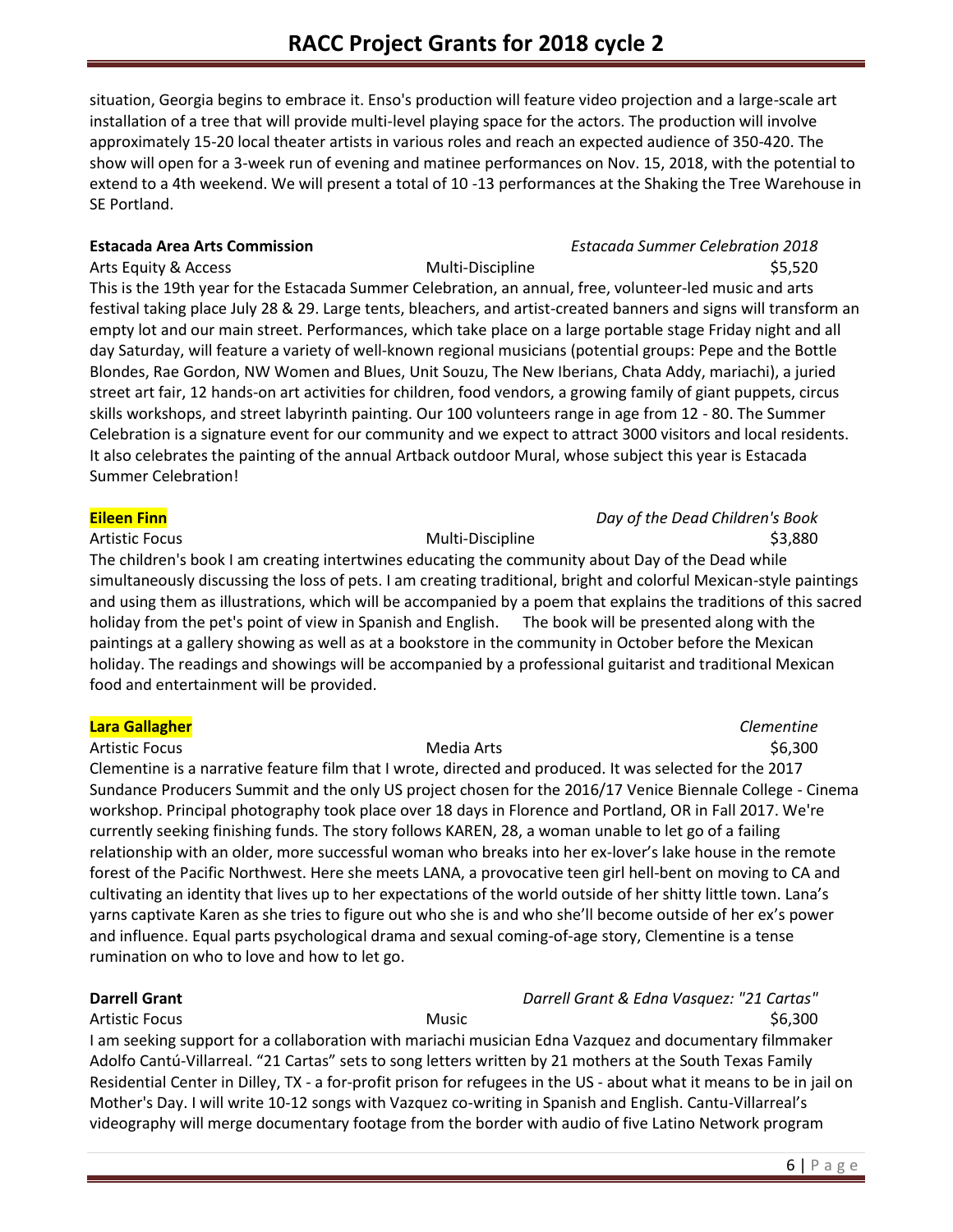participants reading selections from the letters. Performances will take place May 2019 at Hillsboro's Walters Cultural Center (capacity 200) to build cultural awareness in a densely Latinx area, and Portland's Alberta Rose Theater. Latino Network will assist in making marketing and programs bilingual and getting the recorded participants to the concert. We envision this as the first phase of a larger exploration of this subject matter.

### **Cheryl Green** *Jenni Funk Documentary Film*

# Artistic Focus **Media Arts** Media Arts **1996 Artistic Focus** 54,800

We propose a documentary film centered on Jenni Funk and her companion dog, Kali. Jenni has a disability that caused her to lose her speech and affects her mobility. Because of her disability, Jenni is prone to losing her balance, which frightens the dog and strains the relationship. Jenni currently lives independently with support from family and paid providers. Her mobility problems are progressing. Jenni and I created a 3.5 minute documentary in December, 2017 about these topics. The proposed project is to expand this to a full 30 minute short film. This project is me as the filmmaker and Jenni as the main collaborator. We will film over the summer and release the documentary by December. The project will conclude with a public screening in Portland. Then, we will submit either to film festivals or OPB.

### **Hacienda CDC** *Portland Mercado: Puente Entre Culturas (Bridge Between Cultures)* Arts Equity & Access and the Multi-Discipline method of the state of the state of the state of the S7,000

Hacienda CDC proposes another year of cultural events at the Portland Mercado, Portland's Latino market and cultural hub, to showcase music, dance, and cultural craft from local Latinx artists. For 2018/2019: we want to continue monthly performances in the market hall; showcase more artists and artisans at our major annual events (Taste of Latinoamerica and the Portland Mercado Anniversary celebration); and host another year of the Winter Farmer's Marcado, a weekly food and cultural market that supports our community of vendor and artists through Portland's slow season. Our events and markets all feature complementary arts programming (in the form of cultural kid's activities), as well as a performance element. Hacienda has the staff capacity to design, implement, and market these events; funds would be used to compensate artists for their participation.

### **Chisao Hata** *GAMBATTE BE STRONG* Artistic Focus Theatre \$4,880

Gambatte Be Strong is the rallying cry for an original reading of the little known stories of Japanese immigration and life in America which include the loss of Japantown, the impact of EO 9066 and the eventual return of Japanese Americans to Oregon after their incarceration during WWII to Vanport, Oregon. Gambatte Be Strong evolved from the telling of one story at the first Vanport Mosaic Festival in a video, and the original reading was created the second year. This grant will continue script development by incorporating work by Lawson Inada, and narration from the voice of a beloved African American elementary school teacher in Vanport, Mrs. Martha Jordan. Music and choreography will also be added to strengthen the script and the current use of historic slides. The goal of this grant is develop the work from readers theater format to a story based format and to premiere a play version of Gambatte Be Strong in the spring of 2019.

### **Jessica Hightower** *Perceiving the Constant*

### Artistic Focus **Dance/Movement 33,250**

The work being developed, Perceiving the Constant, is an evening-length contemporary dance performance featuring three women. This performance will take place at New Expressive Works in Portland, OR from November 16-18, 2018. The work is choreographed by Jessica Hightower and performed by Jessica Hightower, Dorinda Holler, and Keely McIntyre. An original score will be created and recorded for the performance by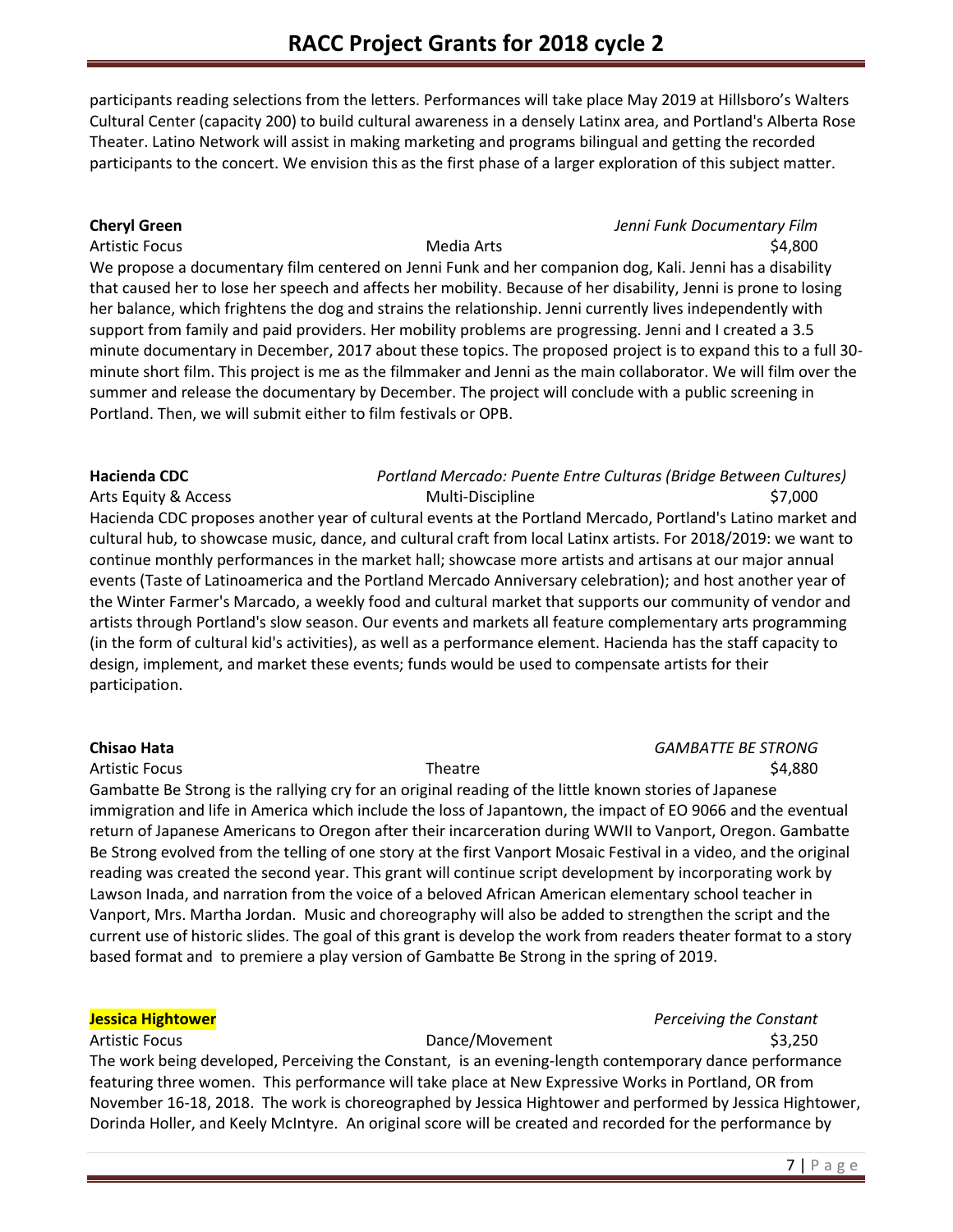Portland-based musician and composer Jay Clarke. The piece is inspired by the only non-reversible process in existence; time. Specifically how it controls every aspect of life and death and yet we cannot touch, control, or even see it. Each human has such a different relationship to it, yet it is the only experience each human endures. The movement will consist of large full-bodied phrases and intricate gestural isolations arranged by trios, duets, and solos.

### **Anthony Hudson** *Clown Down: Failed to Mount*

Artistic Focus Multi-Discipline \$6527

CLOWN DOWN opens with Portland's premier drag clown Carla Rossi (Anthony Hudson) being crushed by a new cabinet after she fails to mount it the wall. Taking the traditional one-person show and turning it on its head by trapping its star under a piece of furniture, CLOWN DOWN tackles anxiety, depression, artistic blocks, and your favorite everyday traumas in a warped tribute to Mister Rogers and absurdist theatre. Using song, dance, immersive animated environments, and a talking pickle, Carla asks what it means to make art when our physical and mental health is under constant attack, nonetheless in a world on the brink of environmental and nuclear apocalypse - and all from underneath a hastily-made Swedish cabinet. At an hour long, CLOWN DOWN will play for a two-weekend run of four nights at the PNCA Mediatheque (capacity: 100), coinciding with PNCA's Decolonizing Alaska exhibition.

### **Garrick Imatani** *The Drift*

Artistic Focus **Exercise Secure 2** Visual Arts **Visual Arts** 56,650 I am applying for funding to complete the production of a large-scale installation that includes photographs, sculptures, a video (compiled from scenes built within VR), and an immersive VR environment. This installation will be featured as a solo exhibition at The Art Gym at Marylhurst University from Sept-Dec 2018. A full-size catalog designed by Omnivore (LA, NYC, Portland) will accompany the exhibit and include critical essays and my research compiled over a two-year period. This exhibit will not only constitute the first major solo presentation of my work within a physical space and institution of this scale, but will also result in my first individual catalog. The exhibition features work produced in conjunction with the Confederated Tribes of Grand Ronde and uses the technologies of 3D fabrication and virtual reality to reframe concepts of the copy or replica from one of loss or unoriginality into agents of empowerment, anti-colonialism, and cultural repatriation.

### **Simeon Jacob** *ADAPT 2018*

Artistic Focus **Dance/Movement** \$3,370 Adapt is an annual dance gathering that is held at the end of the summer. Our intent is to bring all styles of dance into one circle and to exchange from another and to challenge each other through the cypher (dance circle). Over the weekend we have set of featured DJs from playing throughout the day, we have also had visual artists selling their crafts and who really gets the spotlight in this event is our community members, our many dancers from not only the Portland Metro Regional area come out, we have drawn dancers from the greater Pacific Northwest to come out. Last year we hosted Adapt at Disjecta, had invited guests Daniel Jerome, who is renown on youtube internationally from Tacoma, Orb legendary House dancer from Seattle, and PopnTodd our own popping phenom from Portland to judge the 1 versus 1 dance battle throughout the day and teach workshops during the weekend of September 16th.

## **Jim Pepper Native Arts Council** *Jim PepperFest 2018: Making the Invisible Visible*

Arts Equity & Access **Multi-Discipline** 66,270 We are launching two new initiatives and transitioning to direct service provision in keeping with our mission to improve access to culturally relevant music education for Native American students. Speak/Sing Native: Focused multimedia mentoring Indigenous Language Village: Public interacts with Natives speaking their own languages through interpreters. This year's events are dedicated to raising awareness of Oregon's indigenous languages, to Making the Invisible Visible, adopting the Portland Indian Leaders Roundtable (PIRL) document.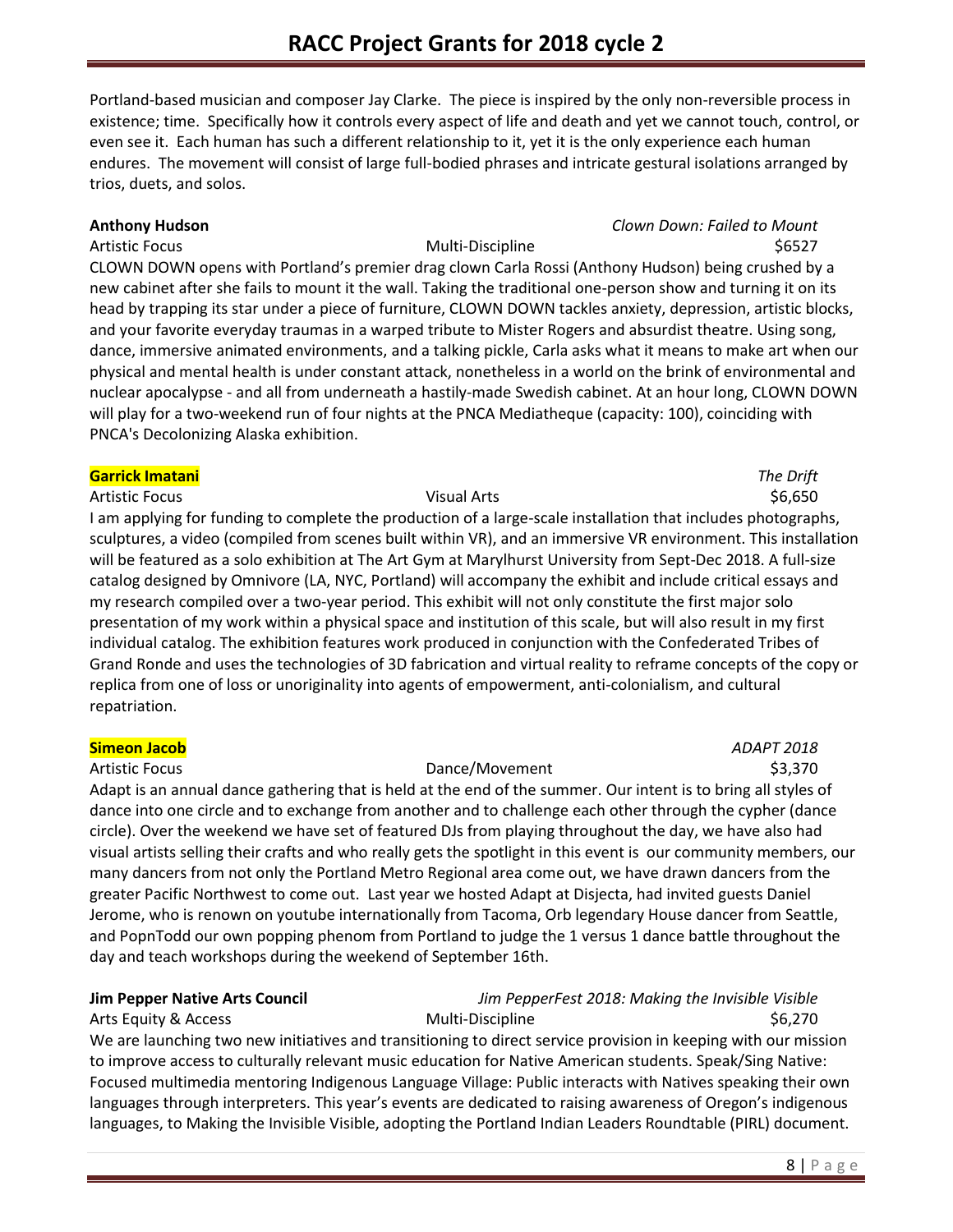With invisibility comes isolation. Our students carry these along with other unseen burdens, isolated within an urban environment devoid of Native markers. "We constitute 24% of all children in foster care in Multnomah County, and only 37% of our high school students living in Portland graduate on time." – PIRL, Making the Invisible Visible All activities video-recorded/archived online.

### **Zoe Keller** *Solo Show at Antler Gallery in the Alberta Arts District* Artistic Focus \$1,950

I am currently preparing a new collection of large-scale graphite drawings for a solo show at Portland's Antler Gallery. The show is scheduled to open in June as a part of Alberta's Last Thursday. The new body of work is inspired by my experience backpacking through the Klamath-Siskiyou region of Oregon in 2017 as a resident artist with the Portland-based residency program Signal Fire. Central to the show are two 60" x 45" drawings depicting vital stages in the life cycle of Oregon forests: old growth, and post-wildfire early seral forests. These two drawings will depict over 90 species native to Oregon. I have been extremely lucky to be able to consult local scientists to ensure accuracy in my work. It is my hope that these drawings will broaden my Portland audience's understanding of the rich forest diversity that surrounds our city. In addition to the opening, the work will be supported by an artist talk.

# **Ko-Falen Cultural Center** *Munbinikan? What is Standing on Your Soul?* Arts Equity & Access Folk Arts \$5,950 "MunBiNiKan? What Is Standing On Your Soul?" is a project that bridges cultures by providing a platform for an exchange of stories among people in Oregon, among people in Mali, and between Oregonians and Malians. Baba Wague Diakite, a treasured storyteller from Mali living in PDX will lead workshops that encourage individuals to develop their unique stories and have the courage to share with each other near and far. Participants in Oregon will be from targeted populations of immigrants, health workers, POC, teachers, RPCVs (approx. 12-15 people). In Mali, the project will be led by Diakite and respected griot Bakoroba Diabate and will include targeted participants from Islamic and animist communities, women cooperatives, gardeners, teachers and youth (approx. 12-15 people). The project consists of 6 workshops on each continent culminating in 3 public events in Portland which will also feature stories and short films from participants in Mali.

### **Andrea Leoncavallo** *The Metamorphosis of a Breastfeeding Mother* Artistic Focus **SA,140 Visual Arts Visual Arts CO**

This is a photography show and a booklet. Both will feature portraits of women as they learn how to feed their babies. The portraits will show a progression: in the beginning women struggle with pain and challenges such as thrush and engorgement. The photos will show women working with lactation consultants, using pumps, feeding through nipple guards and syringes, going for tongue tie surgery. The portraits will be intimate and raw and will show the difficulties women face feeding their babies. The portraits will evolve and show babies latching well and women feeding their children in public and while working. We will see what success with breastfeeding looks like and will include bottle feeding in this definition of success. It will be inclusive for all mothers who wish to breastfeed. The portraits will be supplemented with paintings of butterflies and descriptive words to symbolize the changes a woman goes through during this process. Personal stories will be included.

### **Emily Lewis** *Miss Anthology Comics Workshops*

Arts Equity & Access **Arts** Visual Arts **Constants** \$5,140 Miss Anthology Comics consists of Emily Lewis, a comics artist and graphic designer, Melanie Stevens, a graphic novelist and educator, and Jenny Blenk, a comics editor and scholar. Our workshops are offered to Pacific NW female or LGBTQIA+ teens aged 9-18 years. Our free 3-hour Saturday classes coincide with summer and winter breaks and are taught by local comic industry professionals. The curriculum covers theory, history, writing, character development, drawing, layouts, inking, & coloring. Our workshops are held at Marrow, a teen queer community center in St. John's and at PCC Cascade. We provide students with traditional sequential art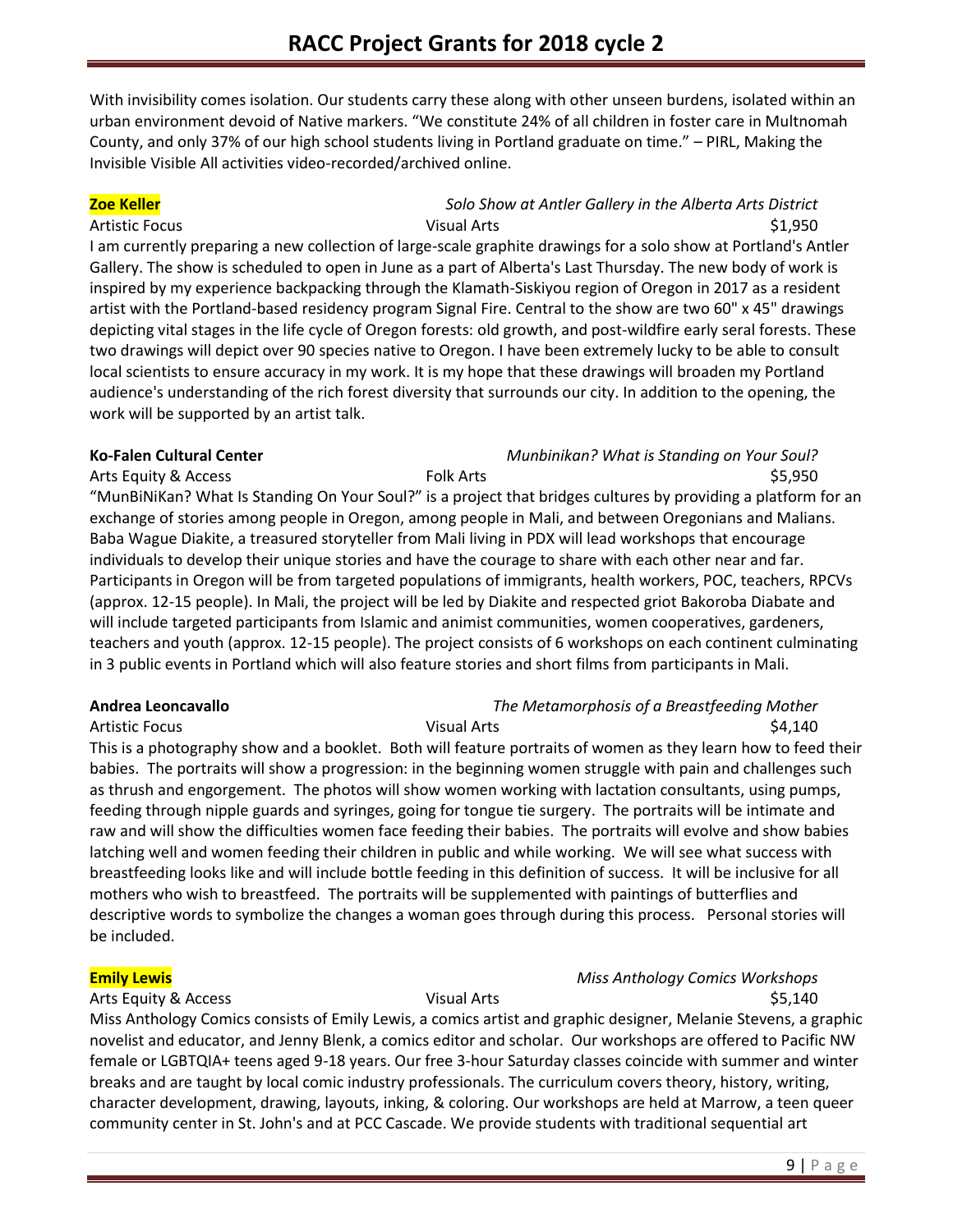essentials, including non-photo blue pencils, micron pens, a sketchbook, and a ruler. We pay instructors for their work in class and curriculum preparation that is equivalent to the national hourly average for public school instructors. We also provide access to all of the lessons and handouts online for those who can't attend classes.

# **Béalleka Makau** *I Am Not Your Negro Woman: Intersectionality and the Black Female Subject* Arts Equity & Access **Social Practice 37,000** Social Practice **\$7,000**

"I Am Not Your Negro Woman" will be a four-week seminar centering Black women's experience in America. Developed from my 2017 "In Dialogue" seminar created for the Portland Art Museum's special exhibition of the Petrucci Family Collection of African American Art, the course will explore representations of Black female subjects in visual art and performance as well as literature, film, and contemporary media. Materials will highlight the persistence of oppositional identity as central to U.S. culture, and explore the divisive effects of categorizing people solely by gender or race. We will study the effects of self-representation in art and social justice movements to examine the function of intersectional awareness as resistance to oppressive social systems. Facilitated dialogue and activities will expand participants' understanding of American history and equip them with cultural literacy to effectively engage white supremacist heteropatriarchy particularly as conveyed through art.

### **Margaret Malone** *The Buried Forest*

Artistic Focus \$4,650 I am spending the second half of 2018, from July through December, finishing the manuscript for my second collection of short fiction titled The Buried Forest. Some of the stories are dark, others are sad, a couple are funny, but many of them center around the natural world and what happens when we as humans interact with the land in our normal, everyday lives. Two-thirds of the stories are written, so my time will be spent writing the last three stories (from ideas already outlined) and then editing the collection, this work includes going through each story individually for new edits as well as editing the collection "as a whole" - for order, tone, cohesion and feeling. I will take time off from my day job as a legal assistant during the second half of the year to do this work at my home office.

### **Many Hats Collaboration** *Perhaps the Last*

Artistic Focus Multi-Discipline \$5,240 Perhaps the Last presents a portrait of end of life care for an elderly parent by an adult daughter. This physical theater piece is set to Dmitri Shostakovich's piano trio #2 in E minor, Op. 67, to be played live by local classical ensemble Northwest Piano Trio. In four movements, with spoken dialogue erupting over and between the musically driven movement segments, we jump forward and back in time, switching points of view between the daughter and father's memories. As death looms close by, we glimpse moments that have brought the two characters to this moment: the loss of the parent's mobility, the daughter's formative years, the horror of pain gripping the body, and the larger, unseen force that pulls them both toward death. Humor and absurdity vy for space in this unblinking portrayal of decay. The daughter is played by Beth Thompson; the parent role is TBA. A scenic component will transform from walker to wheelchair to bed.

### **Tina McDermott** *Cove Youth Workshops*

### Arts Equity & Access The Communication of the Visual Arts Theorem and the S4,540

COVE (Connected, Open-minded, Vibrant, Empowered) is a series of workshops designed for disadvantaged youth, ages 11-13, to explore and express their identity through creative writing and visual arts programming. Over the course of ten days in mid August, 12 accepted youth (qualifying for free or reduced lunch) will engage in full day workshops (from 9am to 4pm) at the Renaissance School of Arts and Sciences located at 0234 SW Bancroft St. in Portland. Facilitated by teaching artist Tina McDermott, each day will be based on a social justice theme, connecting the experiences of the young artists to the work of contemporary and relevant artists and writers that represent diversity. A series of visual arts, creative writing, and movement warm-ups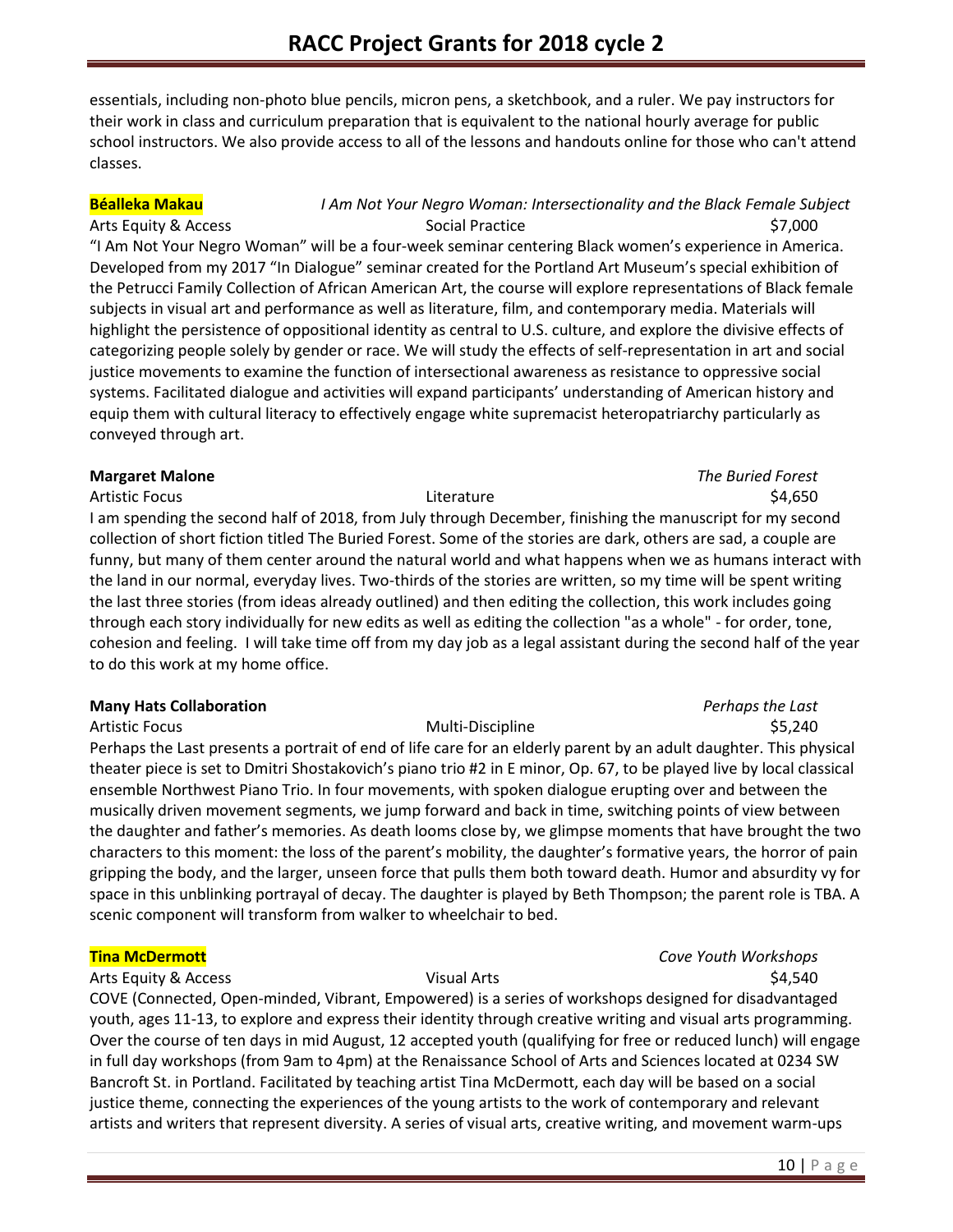will lead to an open studio time where young artists will create work centered around that day's theme. COVE's workshops will culminate in a final celebration exhibition to share the voices of Portland's youth through their creative expression.

### **Megan McGeorge** *Megan Diana presents Women in My Head - a record in orchestral realization*

Artistic Focus **Music Music Contract Artistic Focus** \$4,460 I want to fully realize my album- Women in My Head- live in a series of concerts where I employ a choir, horn and string sections along with my key band members to give the public the chance hear the songs/music as fully arranged as I created in the studio....where one has the time and opportunity to do the impossible: play all 4 french horn parts or sing the full choral yourself. We would perform 3 concerts over 3 months in order to space out shows for our target audience as well as incorporate changes and improvements over time. This would also be the first time I get to develop professionally as a large bandleader, and orchestrator We would be employing at least 24 musicians/community members 4 horn players, 3 string players, 10 choir members, 4 band members, 2 music arrangers (1 for horn 1 for strings/vocals), 1 Visual Projectionist that would incorporate images/lyrics from the album artwork (photos/video of women who inspired the music) specifically timed to our performance.

### **Media Institute for Social Change** *Window Cinema*

Artistic Focus \$4,250 A year ago, the Media Institute opened a storefront along popular N. Mississippi Ave. That space has two large windows facing the street. We have set up one window as a movie screen, with a projector that back-projects onto the window for passerbys. It is street art meets a pop-up cinema. We have created a pilot project that shows a 60 minute loop of our students' films--short movies about social issues and organizations in Portland. Technically, it works! We patterned with Open Signal to set up the projector and speakers, and movies project clearly to pedestrians. We are seeking a grant to support expanding the pilot project to a robust presentation of locally-produced short films; that is, nearly nightly screenings. Each "program" will be roughly a one-hour loop, featuring 7 - 10 short, locally produced films, from our students, from Open Signal, from high school students, etc. We will both curate the films, and have open submissions.

### **MediaRites** *"--Ism"*

Artistic Focus **Theatre Theatre 1996 CONS S5,950 CONS CONS CONS CONS CONS CONS CONS CONS CONS** "--Ism" is an original hour-long new work by MediaRites' Theatre Diaspora composed of 7 short monologues exploring the intersections of race, gender, orientation and nationality, including stories with specifically Pacific Northwest perspectives. Monologues will be developed in local workshops and also curated from a national submission process. The project will culminate in four performances over one weekend, and will include post-show community dialogues with audience members in an effort to bridge divides and create much-needed empathy, understanding and compassion. The long-term goal of this project is to tour underserved cities and small towns across Oregon. "--Isms" will be directed by Catherine "Ming Tien" Duffly. Actors will be comprised of Theatre Diaspora ensemble members and other actors of color who participate in a six-month series of workshops for development and training. This will be Theatre Diaspora's first fullyproduced work.

### Artistic Focus **Media Arts** Media Arts **1908** S5,190

**Pam Minty** *Surface Scratch*

Surface Scratch is a personal experimental essay film that uses archival photos as the basis for an investigation of the subject of the female self image. The film will include scans from the image archive of my great aunt, Mary Allen, a Portland based amateur photographer and small business owner (active from 1930-1980). The use of 16mm clear, black, and archival film leader will acts as a symbolic and transitional motif to allow reflection about her self image as seen through scans of images found in her scrapbook in which she scratched out her face. Short live action vignettes of women engaged in beautification activities including but not limited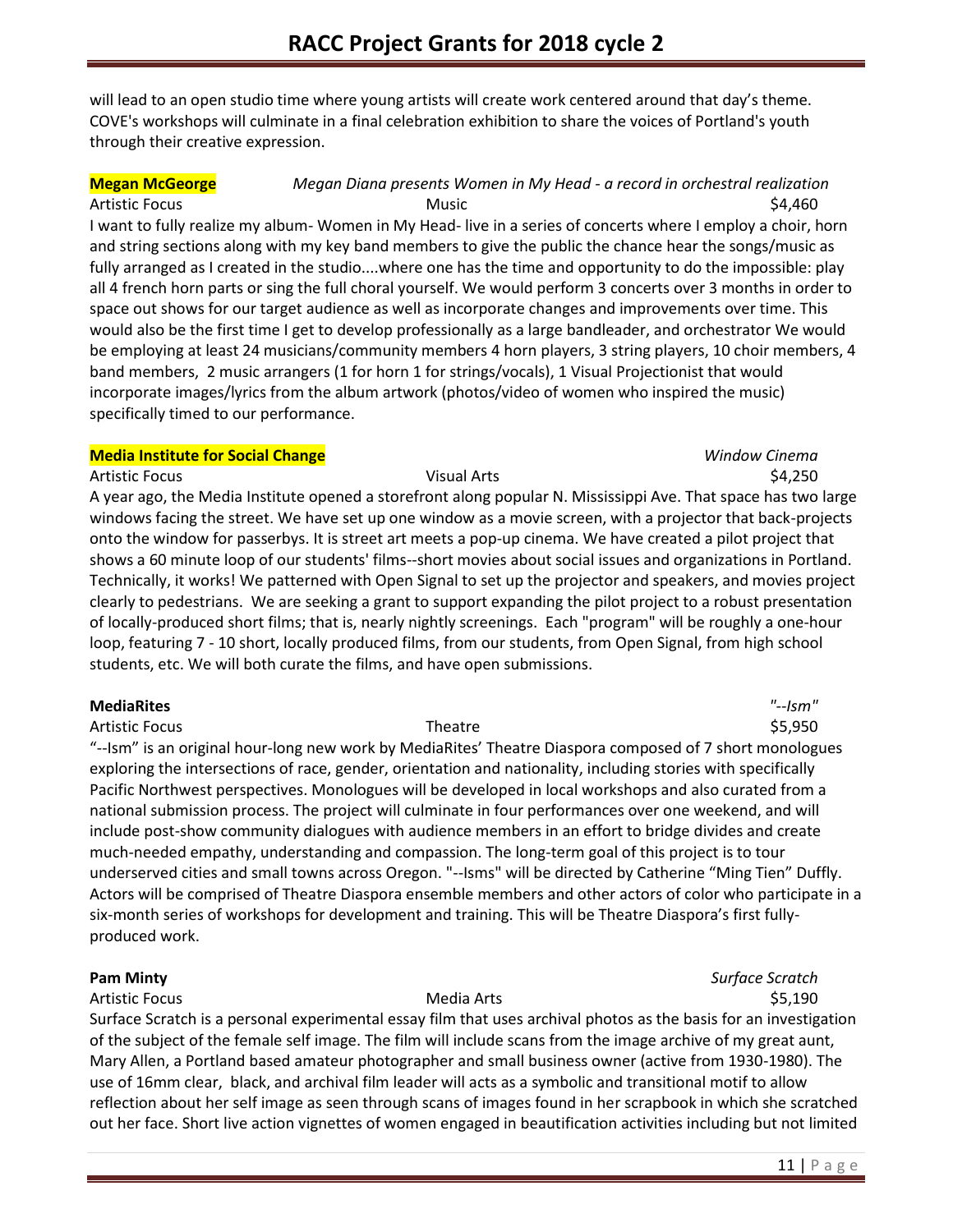to: salon visit, facial, shopping, and trying on clothes, provide the contemporary context for an exploration of how present day women either participate in or resist pressure to conform to social expectations for how women should cultivate their appearance.

### **Mittleman Jewish Community Center** *MJCC Outdoor Summer Concert Series*

Artistic Focus \$4,800 We are seeking support for the MJCC's second annual Outdoor Summer Concert Series during the summer of 2018. This is a three-part series that provides quality Jewish and/or Israeli musical experiences to the community in a relaxed environment. The concerts will take place in a large, grassy outdoor space on the Schnitzer Family Campus in Southwest Portland. We expect an average of 200-400 attendees per concert, with a goal of reaching 1,000 people over the course of the series. The talent will be identified and secured in early spring and may include local, national and/or international acts. The series will help to bring the public together to enjoy quality musical acts and expose them to well-known and up-and-coming artists, representing a variety of backgrounds and musical styles. For our inaugural series in 2017, our lineup included local artist Kim Schneiderman, Nefesh Mountain (Jewish Bluegrass band), and the ever-popular Jewish acapella group, the Maccabeats from New York City.

### **Elise Morris** *JamBallah Northwest 2018*

Artistic Focus **Contract Contract Contract Contract Contract Contract Contract Contract Contract Contract Contract Contract Contract Contract Contract Contract Contract Contract Contract Contract Contract Contract Contract** 

JamBallah NW is an annual bellydance fusion festival that promotes artistic experimentation and fusion with other styles of dance while maintaining a connection to the roots of bellydance. It also promotes inclusivity and access for budding dancers and the community at large. JamBallah showcases original works by wellknown masters as well as amateur dancers; and hosts dance workshops to create opportunities for dance education and collaboration. The weekend features opening/closing celebrations, daytime and nighttime performances, various workshops, and local artisan vendors. All of which are open to the public. The festival will include an estimated 70 performers (including 11 professional or master-level performers); 15 dance instructors; 650 performance attendees; and 350 workshop participants. Show tickets are \$10-40. Workshop fees are \$45-100. A scholarship program offers free tickets to performances and workshops. In 2017, approximately \$1,000 in scholarships were awarded.

### **Jose Moscoso** *Lente Movíl: Retrospective*

Artistic Focus **Example 28** S6,300 Visual Arts **Visual Arts** 56,300 "Lente Movil: Retrospective" is a photography exhibition that presents intimate portraits of the everyday lives of members of the Latino community who shape our city. I am a Portland-based community arts producer who has the privilege of bringing our diverse community together through events that make contact and create connections with my people: people who uproot from Latin America and make the United States their home. Visually, Lente Movil explores and captures their lives through the photograph to illuminate how we Latinos have adjusted and evolved as we shape and construct a new culture in the United States. This photography exhibition will demonstrate the critical role that the arts can play in advancing social justice by bringing the invisible to light and documenting lives that have gone undocumented onto a photograph. This project will present images from previous years as well as new ones printed onto metal.

### **Emily Nachison** *Immaterial*

Artistic Focus **Contract Contract Contract Contract Contract Visual Arts Contract Contract Contract Contract Contract Contract Contract Contract Contract Contract Contract Contract Contract Contract Contract Contract Con** 

Immaterial explores the body, transformation, and olfactory experience. Immaterial will be an installation comprised of life-size figurative glass sculptures filled with colored perfume that will drip and pump through their bodies, pores, and orifices. One of the figurative forms will be a sculptural glass distiller. Throughout the exhibition the distiller will produce essential oil from plant matter through steam distillation. This oil will be incorporated into the sculptures, highlighting the transformation of matter into an evocative invisible substance. The sculptures will reference classical Greek and Roman depictions of the female form and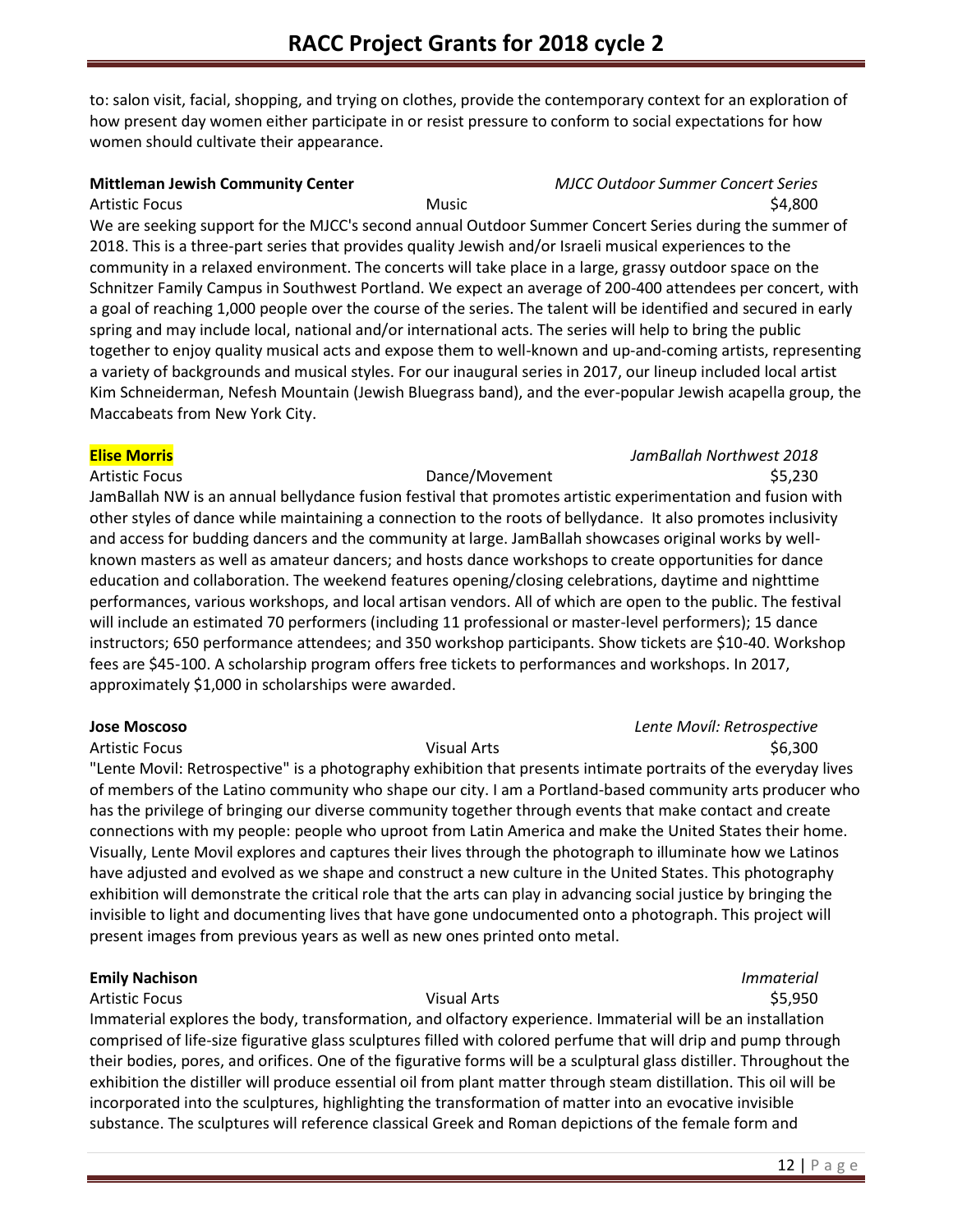idealized beauty. The installation will become a dreamlike environment - an ephemeral scented sculpture garden. Immaterial will draw upon the power and history of scent. Scent allows us to visualize the invisible and vividly recall past experiences and emotions. Immaterial will be displayed at Dust to Dust, PDX Contemporary Window and Bullseye.

### **Tylor Neist** *On Being Water*

Artistic Focus \$5,600 On Being Water takes us on an immersive audio and visual journey through the life of water. Water is the soul of the Earth. In every drop there is a story. Emerging from the ocean, all water is on this journey, yearning to make its way back home. Water is also an ancient spiritual symbol in our religions and mythology. And it is crucial to our survival. Weaving these mythological layers into the music, sound design, and projections, the piece is a metaphor for our own life's journey. We will tell this story with 4 live musicians and 3d sound spatialization. The audience will be surrounded by 32 speakers and 4 floor-to-ceiling projection surfaces. Sounds and imagery will ripple around the room enveloping the audience in complete audio and visual immersion. Our long term goal is to also cultivate and develop this immersive technology as an 'instrument' that can be 'played' and utilized by ourselves and other artists for future events at the Vault Theater.

### **Tabitha Nikolai** *Utopia Without You*

Artistic Focus \$4,310 Utopia Without You is a solo, mixed media, visual art installation by Tabitha Nikolai, appearing at the Williamson | Knight art gallery, September 6th through October 13th, 2018. The project consists of a series of 3d interactive virtual environments, operated using a unique sculptural computer submerged in an aquarium of mineral oil, and a game controller created from a large snowglobe. A small 1/60th scale dystopian diorama compliments the game and its electronics. The exhibition ruminates on themes of online isolation—whether in social media, or fantastical virtual game spaces—and the challenging political times driving this isolation. Through metaphors of nested miniature worlds Utopia Without You tries to reconcile the artist's conflicting feelings of political and techno-pessimism with the easy, and at times necessary, escape that virtual environments provide.

### **Anders Nilsen** *Tongues Number Two*

Artistic Focus **Exercise Set and Set and Artistic Focus** S5,520 Tongues number two is a 48-page, full-color, large-format comic book that comprises the second chapter of a graphic novel called Tongues, ultimately expected to run to approximately 400 pages. The book follows an imprisoned god and an eagle, his jailer; an East African orphan on an errand of murder; and a young American with a teddy bear strapped to his back, wandering aimlessly in a trackless wilderness. It's both an adventure story and a meditation on human nature with roots in Greek myth and evolution. The book touches on both our deep past and humanity's fraught present moment. This second chapter develops the novel's characters and plot. There are intimations of the god's prospects for escape, and of plans for revenge. We glean some backstory for both the young orphan and the eagle, and watch the young American fall more deeply into trouble he doesn't understand. We also get a glimpse of a mysterious antagonist.

# **Hunter Noack** *IN A LANDSCAPE: Classical Music in the Wild*

Artistic Focus Music \$7,000 IN A LANDSCAPE: Classical Music in the Wild is an outdoor concert series in stunning landscapes that showcase Oregon industry, history and culture. We bring a 9-foot Steinway grand piano to the middle of forests, fields, calderas and historical sites for classical music concerts. To meet the acoustical challenges of performing in the wild, music is transmitted to the concert-goers via wireless headphones. No longer confined to seats, they can explore the landscape, wander through secret glens, lie in sunny meadows, and roam old growth forests. Through local sponsors and grant funds we aim to make concerts available on a donation basis and open to the public. IAL's first season, funded by a RACC grant, featured 9 concerts in the Portland area. In 2018, our third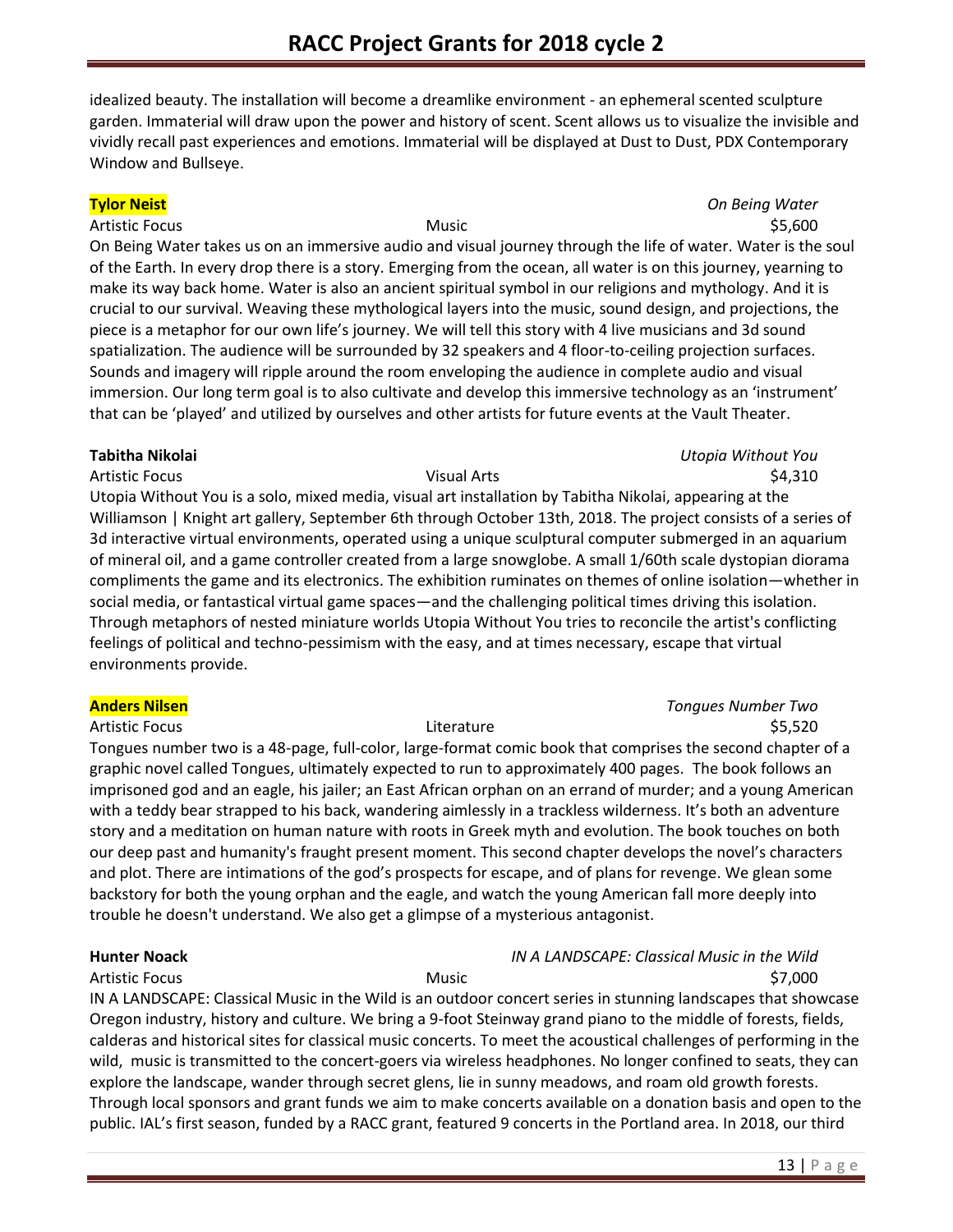season, 25 concerts in 18 of Oregon's 36 counties will reach 5,000+ and feature at least 15 Oregon-based artists. Information below will be limited to the execution of concerts in Multnomah, Clackamas, and Washington County.

### Arts Services and the Services of the Multi-Discipline and the Services of the Services of the Services of the Multi-Discipline and the Services of Services of the Services of the Multi-Discipline and the Services of the S

**Celeste Noche** *Portland in Color*

Portland in Color (PIC) is a blog series by photographer, Celeste Noche, featuring POC creatives in Portland aiming to showcase our city's talented pool of diverse professionals. Too often, creative agencies hire within their social circles which leads to continued homogeneity. PIC disrupts this by providing in-depth features and contact info for POC creatives to celebrate their work and serves as a hub for job connection. A RACC grant would allow PIC to relaunch as a professional website with its own domain to expand, legitimize, and enable its longevity. The proposed timeline for the revamp is 6/18-12/18. Writer Emilly Prado will join PIC as a cocollaborator to enrich the narratives of each featured artist with her storytelling skills. The grant will fund twelve features over six months and includes a stipend for participating artists. To raise awareness of PIC's relaunch, the collaborators will host a networking night to coincide with the website's debut as detailed below.

### **Northwest Art Song** *Feminine Love*

Artistic Focus **Music Artistic Focus** S4,470

Feminine Love is the compilation and performance of new works of art song by the Portland nonprofit Northwest Art Song. These individual compositions by Northwest composers will join together to break down conventional/stereotypical views of women by exploring different kinds of love through the feminine lens. These songs will be interpreted by Portland singers Arwen Myers and Laura Beckel Thoreson. They will be joined by pianist Susan McDaniel and a string trio from Northwest chamber music ensemble 45th Parallel. Performances of these pieces will take place November 2018 in Portland & Eugene, OR. The purpose of this performance is to explore the inner lives of women through the lens of the different kinds of love a woman may experience - filial, romantic, erotic, maternal (anticipation, loss, and motherhood), and divine/transcendent. NWAS is also committed to forming personal connections with their audiences, and will provide an opportunity to meet with the artists after the concert.

### **Eleanor O'Brien** *Come Inside: A Sex & Culture Theater Festival*

### Artistic Focus **Theatre Theatre CONS** SE,890 Eleanor O'Brien, artistic director of Dance Naked Productions, is curating Come Inside: A Sex & Culture Theater Festival. 2018 marks the third biennial occurrence of this festival, bringing theater artists who are on the cutting edge of sexual exploration to share with Portland audiences. The inaugural festival in 2014 featured 4 solo shows by female artists at Milepost 5. 2016 saw the expansion of the festival to 8 solo shows (from the US, Australia and Canada) at The Headwaters, and included artists from across the gender spectrum. 2018 promises to grow the festival to include both international and local performers, and widen the scope of diversity of both performers and audience. Come Inside is designed to build community, illuminate human sexuality, and increase empathy and understanding for all sexual orientations.

### **Oregon Jewish Museum and Center for Holocaust Education** *R.B. Kitaj, A Jew, Etc.*

Artistic Focus **Contract Contract Contract Contract Contract Visual Arts Contract Contract Contract Contract Contract Contract Contract Contract Contract Contract Contract Contract Contract Contract Contract Contract Con** Organized by OJMCHE and curated by Bruce Guenther, R.B.KITAJ: A Jew Etc. presents a survey of sixteen oil paintings and four drawings drawn from West Coast private collections, institutional lenders, and the estate of the artist. Focusing on works created between 1990 and the artist's death in 2007, the exhibition provides Portland and the greater arts community with its first Northwest overview of one of the most important post-1960 contemporary artists. These highly personal artworks reflect Kitaj's deep interest in cultural, social and political ideologies, themes reflected in OJMCHE's mission. The exhibition takes place in summer 2018 and benefits a general audience. Programs include speakers and gallery tours that explore how forces of prejudice influence creativity.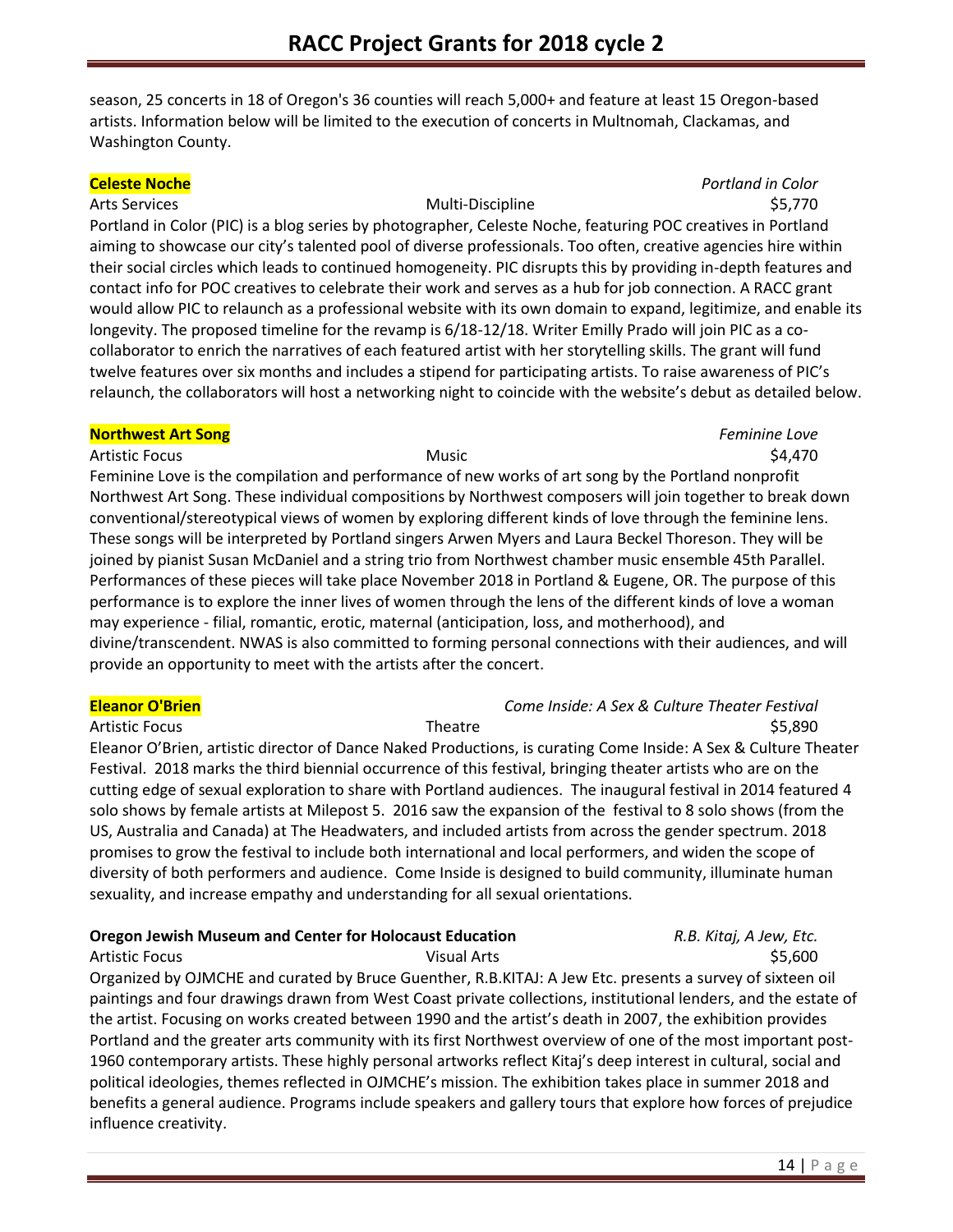**Brian Padian** *Equity Agenda* Artistic Focus **Media Arts** Media Arts **1996 S3,960** 

Equity Agenda is a 6 part narrative web-series centered around a dispute-resolution mediation in a City building on an early Saturday morning. Present are the mediator, the two people involved in the dispute and their shared manager. Each of the first four episodes will feature one of the people in the mediation as they wake, dress, interact with family and travel to the building. The fifth episode will focus on the particulars of the mediation itself. The final episode will focus on the custodian who set the room up prior to the mediation. The viewer will learn things about each individual that the characters don't see that would otherwise impact their interpretations. My ultimate goal in making Equity Agenda is to explore facets of identity and culture, the points of departure and intersection. Each episode will be roughly 5 minutes long for a total project run time of 30 minutes.

### **Portland Japanese Garden** *Gion Matsuri*

Artistic Focus Multi-Discipline \$6,650 Celebrated in Kyoto for more than 900 years, the Gion Matsuri festival features 32 elaborately decorated floats, a massive multi-day parade, and festive music unique to the event. We are requesting support for a seven-week exhibition about this historic festival. The exhibition will feature a full-scale hand-crafted ornamental yamaboko float from Kyoto, on display in the Garden's Pavilion, along with an installation of 30 lanterns exhibited on a traditionally constructed frame. Video of the modern-day festival will be displayed on a virtual wall of multiple large-format digital screens along with historic images of the festival from Kyoto's best photographers. The exhibition will explore the history of Gion Matsuri while highlighting aspects of the festival that remain unchanged since ancient times. The exhibition will also include performances by 20 Gion Bayashi musicians who will perform the unique music that accompanies the procession of floats on drums, cymbals and flutes.

## **Portland Jazz Composers Ensemble** *Fin de Cinema: Night of the Living Dead*

Artistic Focus \$3,310 In partnership with Holocene's Fin de Cinema series and the Creative Music Guild, we propose to commission three Portland-based composers to score the 1968 film Night of the Living Dead for our 12-member jazz ensemble. We'll show this public domain film with subtitles and audio muted, with the ensemble and composers performing on stage. Featured composers are Amenta Abioto, Sage Fisher, and Andrew Jones, all skilled singer-songwriters and instrumentalists who work at the intersection of jazz, experimental and indie music. Each will score one third of the film with Artistic Executive Director Douglas facilitating this creative team's work, and assisting with orchestration as necessary. The concert would take place October 25, 2018, close to Halloween weekend. We'll encourage a festive atmosphere with door prizes from community business partners for audience members who come in costume.

## **Portland Meet Portland** *2018 Immigrant and Refugee Youth Rock Camp* Arts Equity & Access **Music Number of Access** Music Arts Equity & Access Access Access Arts Access Access Access A

We will have the first ever one-week (all day, M-F) rock camp for immigrant and refugee youth (ages 13-17) in Portland. This culturally responsive camp will be focused on helping the youth express themselves by creating original music, and it's modeled on the highly successful Pendleton Rock Camp (now in its 13th year). It will serve 20 youth, and we'll recruit with a goal of gender equity. The camp will be held on the campus of Franklin High. We'll provide highly tailored instruction in songwriting, instrument playing (guitar, bass, drums and any other instruments they want, including culturally relevant instruments), lyric/poetry writing, stagecraft and collaboration. We will also teach basic graphic design and screenprinting so each band can make their own Tshirts. Above all, we will create an inclusive, respectful and generative environment for all our youth to help them find their voices in music.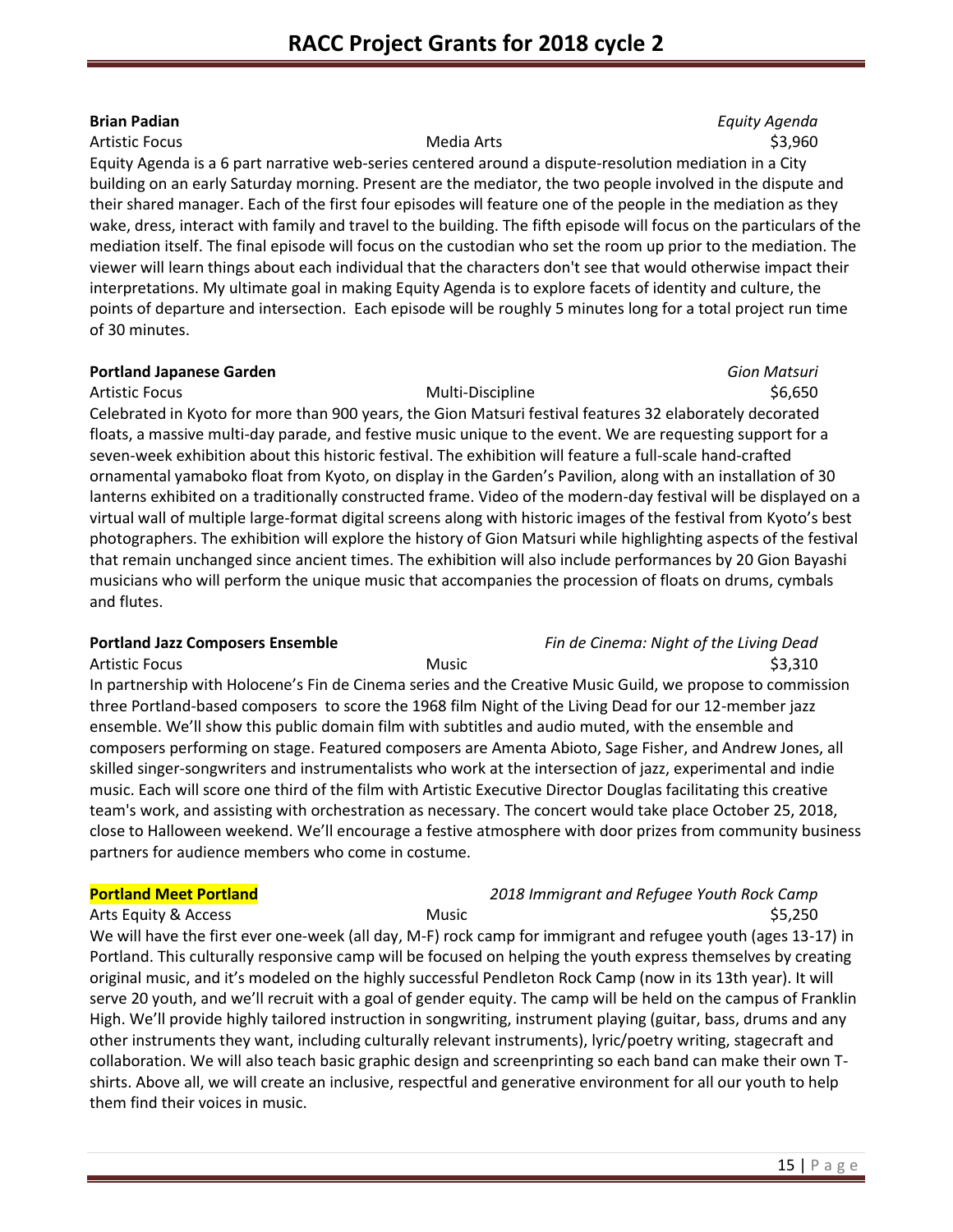**Portland Oregon Women's Film Festival** *POWGirls Media Education Program: Summer 2018 Workshops* Arts Equity & Access **Media Arts** Media Arts **Media Arts** \$5,600

The mission of POWGirls is to help girls 15-19 realize their power, creativity and voice in media production and encourage them to explore opportunities as future media-makers. We encourage girls to be creative, techsavvy leaders who will help realize gender equity in media industries. We foster the power of women in media at all age levels. There will be two summer workshops in 2018. During each workshop session (approximately 30-40 hours), the students concept, write, film and edit two films that will ultimately be presented at The Portland Oregon Women's Film Festival, and on the MetroEast Community Media cable channels. We teach practical media skills including media literacy, lighting instruction, camera operation, audio capturing and post production editing. Since inception, POWGirls has hosted 11 workshops, produced 17 films and reached over 100 participants. POWGirls is facilitated produced by POWFest with an in-kind sponsorship from MetroEast Community Media.

# **Hajara Quinn** *Correspondences*

Artistic Focus \$3,820 My primary intentions for this project are twofold: to generate a body of work towards a second collection of poetry, and to foster creative & critical relationships with my peers. With these goals in mind, I intend to set up a weekly writing practice in correspondence with 4-6 poetry peers with whom to exchange creative work, critical feedback and personal correspondences, and to do so over an extended period of time— 12 months for the purposes of this project. I am interested in exploring correspondence as a means of directing self-study, and as a means of building creative community. Because correspondence offers an intersection of the personal and public, this project aims to explore personal practice in the context of a wider arts community.

**Rogue Pack Young Portland Speaks!** *Storytelling Theatre workshop at Donald E. Long Detention Center (DEL)* Arts Equity & Access **Theatre Theatre 1996** S6,210 RP partners with DEL to hold storytelling theatre workshops for detained youth awaiting trial. RP facilitators meet with 30 youth at DEL, 90 min. per week for Summer, Fall /Winter workshops. Participants are guided through a process enabling them to successfully devise and perform their own script. Each week, their script is read aloud, and facilitators give feedback for youth to develop writing, editing, and oral communication skills. Youth will perform their scripts at DEL at the end of each workshop. During Fall/Winter term they will have the opportunity to further collaborate in the rehearsal process with professional actors for a staged reading to be produced at the Fertile Ground Festival 2019. Youth will skype from DEL to view show and have a talk-back with the audience. The opportunity to workshop their own original piece with theatre professionals who perform it for Portland audiences will connect these young men positively to their community.

### **Rángel Rosas Reséndiz** *Hikuri Nexa: The Sacred Peyote Ceremony of The Wixaritari Nation.* Artistic Focus Multi-Discipline \$5,690

Hikuri Nexa is the result of my eleven years long documentary and anthropological research about the wixaritari tribe culture and cosmovision. The wixaritari people is one of four native nations in the world that has preserved their traditions after the colonization of the continent. The project includes fine art photography, print making (platinum metals), traditional wixaritari music and talks about my findings and the uses of photography and its relation with the sacred. During these eleven years I captured with film and digital media the sacred ceremonies on their sites of pilgrimage that have been celebrated since five thousands years ago. I received the honor to be the first person to be allowed to document their shamanic culture in such intimate way. I am looking for funds to produce the platinum prints and the exhibitions, after years of documenting I created hundreds of photographs that are key for the storytelling of the project. The exhibition will take place in Portland.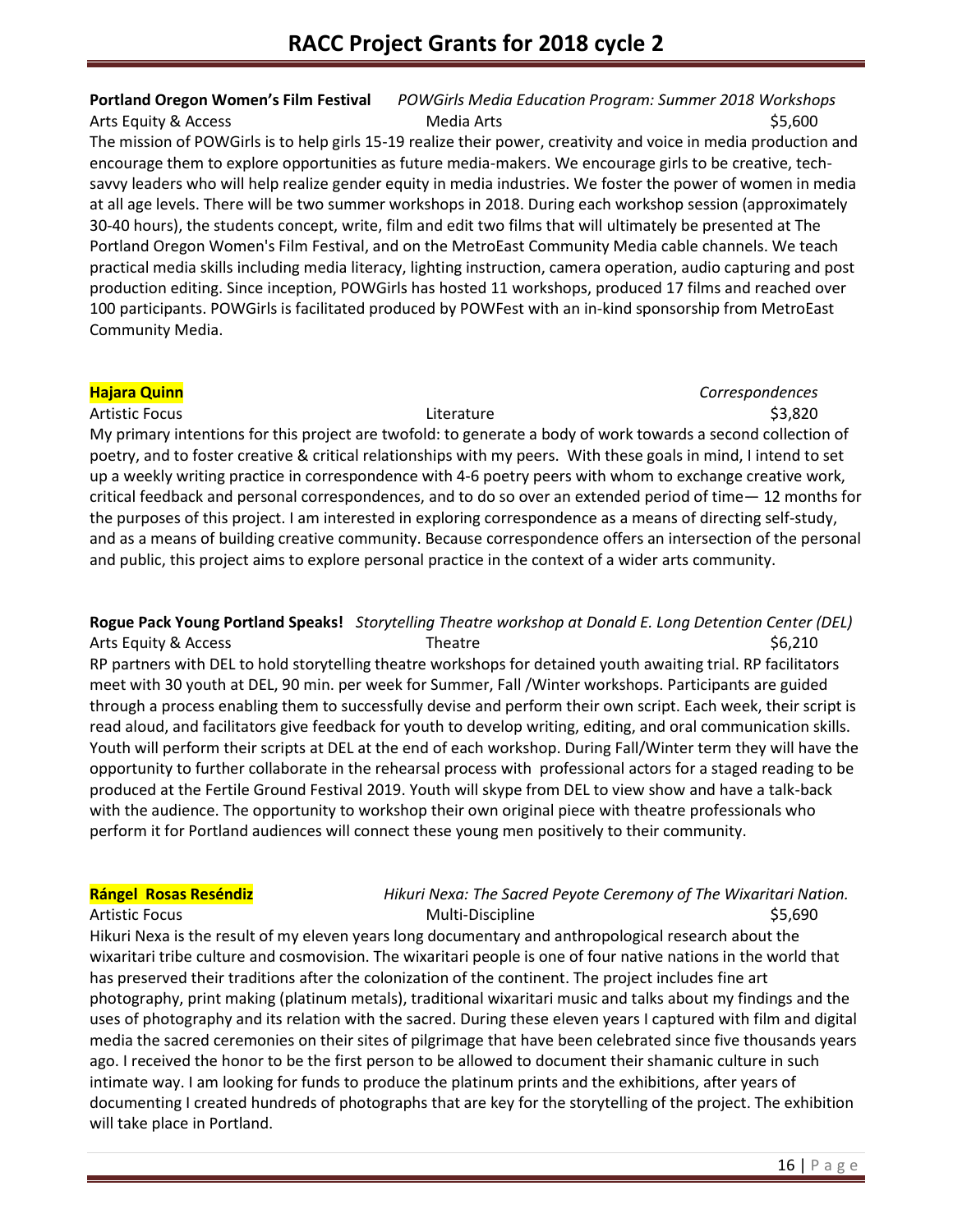### **Alicia Rose** *A Kaddish For Bernie Madoff - The Film* Artistic Focus **Media Arts** Media Arts **Media Arts** 55,250

"A Kaddish for Bernie Madoff: The Film" is a featurette-length film version of Alicia Jo Rabins' critically acclaimed one-woman chamber-rock opera, conceptualized for film by director Alicia J. Rose. This film tells the story of how Rabins, a musician, writer and teacher of ancient Jewish texts, had an artist residency in an abandoned offie on Wall Street during the Great Recession. She watched from her office as the structures of finance teetered around her, and Bernie Madoff's 40-year Ponzi scheme crumbled, reflecting the excesses and dangers of capitalism. Through interviews, sacred texts and storytelling, Rabins created a song cycle exploring the intersection of spirituality and finance, the inevitability of cycles, and the American desire for a Messianic figure. Experimental yet accessible, the film version will interweave storytelling, music video, and animation, bringing this investigation of the American soul to communities, audiences and classrooms in Portland and beyond.

### **Paul Rutz** *Into a Study*

### Artistic Focus **Contracts** Contracts **Contracts** Visual Arts **Contracts** Contracts **4.55,160**

INTO A STUDY is an art installation that uses the scientific process to develop, show and learn from oil paintings. With help from neuroscientists, I'm making 14 paintings in nearly identical pairs to 1) grow my brush skills and 2) create a hybrid exhibit. Volunteers will lead each viewer through the exhibit, asking questions about the paintings while viewers wear eye tracking glasses to collect eye movements indicating how paths of attention connect to aesthetic decisions. This format presents a novel, thought-provoking way to view paintings. Viewers will go beyond discussions about what the artist is communicating, invited to contemplate their own decisions as well. We'll also use artworks as stimuli for testing scientific questions. (See floor plan with research q's.) This is not art inspired by science or vice versa; we're practicing both art and science at every stage—which presents useful challenges. The show hangs for 1 month and has strong potential to influence other artists.

### **Ivan Salcido** *Rookie Card*

Artistic Focus **Contract Artistic Focus** Contract Artis Visual Arts **54,650** 

Rookie Card will be presented at One Grand Gallery in Fall 2018 as part of a group exhibition. The sculpture is an oversized basketball card (36" x 48" x 6"), hung on the wall, encased in a plexiglass sandwich, and lit up with built in neon glass elements. Sports cards interest me because they attempt to encapsulate a piece of our heroes and function as small relics. In this work I am creating my version of memorabilia of those whose life and talent I admire, such as my grandmother, an immigrant who played for a champion basketball team in Mexico in 1952.The main image is of my grandmother in her basketball uniform, presented as a basketball card, recognizable as reverential by an American audience. The work aims to increase dialogue about the significant value that immigrants contribute to our culture and society, highlighting the importance of presenting and embracing them as an invaluable part of our community, our culture, our history, and our future.

## **Heidi Schwegler** *Untranslated*

### Artistic Focus **SA,000 Visual Arts Visual Arts SA,000**

Untranslated is a line of inquiry addressing notions of alien landscapes and their discards. I will utilize craft based techniques in order to alter, transform and copy existing manufactured forms. Ultimately, it will be a collection of sculpture, images and animated signage, and my source material will be culled from multiple "non-sites" across the globe - London, Beijing, NYC, PDX. I will mine these locations to collect physical vestiges, such as discarded personal effects and other shards of urban decay deemed worthless. Once armed, the studio functions as a laboratory within which the fabrication, hand copying and transformation of these forms and images occur. I will explore traditional techniques such as clay sculpting and gold / glass casting. The work will be presented at Dust to Dust Projects whose curatorial focus is to take a non-hierarchical view of material and method in support of playful and critical dialogue. I am seeking support for materials and fabrication.

## 17 | P a g e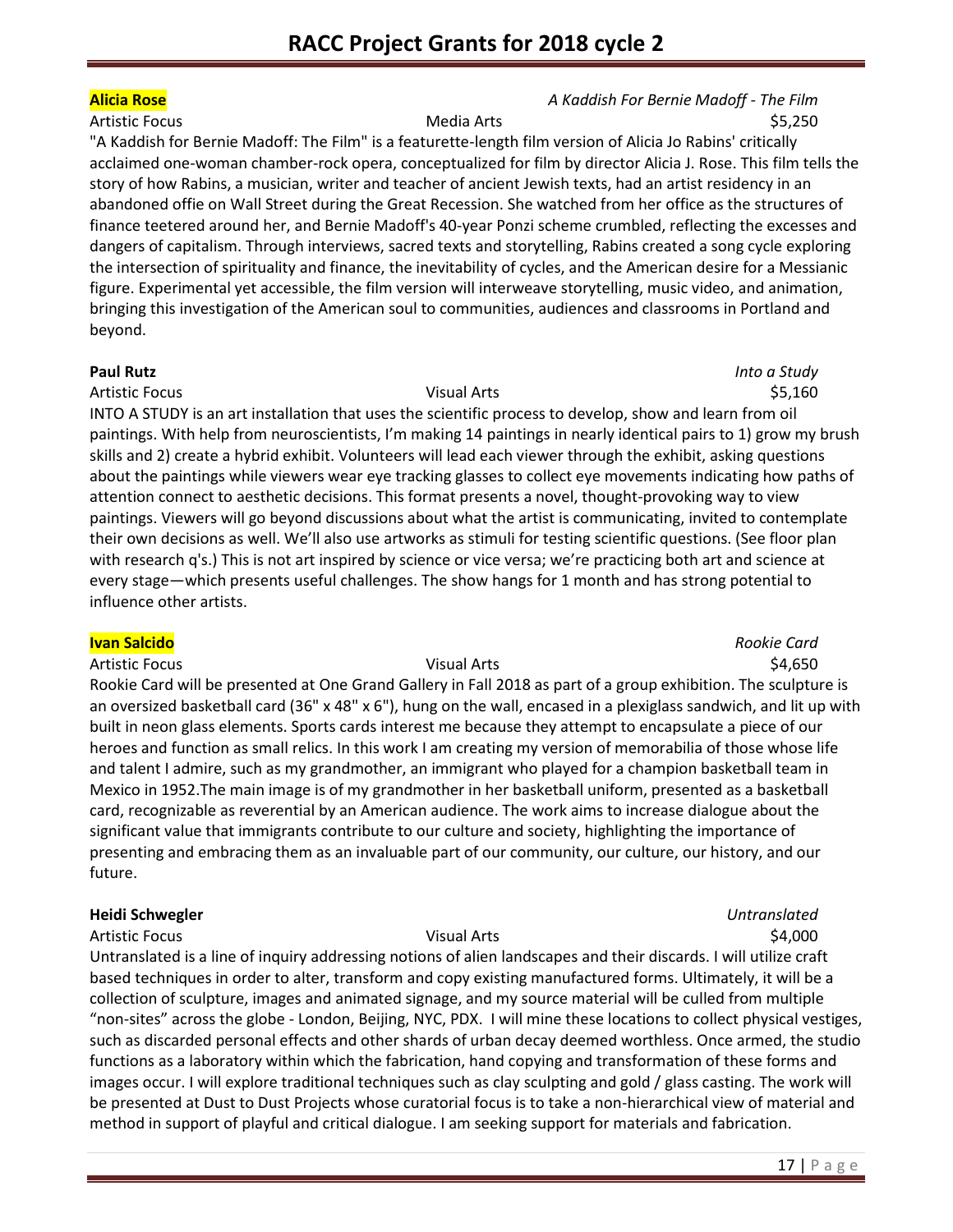# **Matthew Sheehy** *ABERDEEN : a story, song cycle and podcast about a strange life in a small logging town* Artistic Focus Multi-Discipline \$5,650

In 2008, I took a job as a forester in the rainy and economically depressed logging town of Aberdeen, WA. My new home - a remote and rundown cabin in the woods - was supposed to be the perfect place to reflect, write songs and process feelings of grief. But things have a way of taking terrible and unexpected turns in Aberdeen and it would take almost a decade for those songs, and the stories behind them, to be heard. The strange, heartbreaking and sometimes terrifying blurred-reality story behind my journey to Aberdeen and back and the characters that became the album's inspiration are told across three mediums: first-hand in a one-person live musical storytelling performance; through a true crime podcast series; and a stand-alone indie-rock album. Each medium will examine themes of Truth-through-fiction, individual sacrifice, rural-urban social dynamics, and the threshold between adolescence and parenthood. RACC funds will help collaborators workshop and complete final versions.

**Mike A Smith** *The Epic of Enkidu* Artistic Focus **Media Arts** Media Arts **1996 Media Arts** 1997 **1997 1998 1998 1998 1998 1998 1999 1999 1999 1999 1999 1999 1999 1999 1999 1999 1999 1999 1999 1999 1999 1999 199** 

The project is a hand-drawn animated short that retells the Epic of Gilgamesh through the eyes of Enkidu, the man-animal who became the demigod's doomed best friend. Taking liberties with the Mesopotamian original, the story builds to honor the reflection of life in the face of mortality. Work on the project is underway. The animation is being drawn frame-by-frame using digital analogues of physical media (fountain pen, ink wash, and watercolor) in a style that plays to the expressive strengths of traditional hand-drawn film. Throughout preproduction, the project has benefitted from feedback from local independent animators at a monthly workin-progress group, an outgrowth of ASIFA Portland. Grant funding, if awarded, will go largely toward the creation of the soundtrack, hopefully reuniting Jason Edwards, John Morgan Askew, and the other local sound artists and musicians who crafted an award-winning soundtrack for my last major project.

### **SoulPatch Music Productions** *Martin Luther King Jr. 90th Birthday Celebration Concert*

Artistic Focus **Music Music Contract Artistic Focus** \$5,600 S The project is a concert celebrating the 90th birthday of Dr. Martin Luther King Jr. on MLK day-- January 21st, 2019. It will take place at Michelle's Piano Company in Portland. The concert will feature African-American spirituals, and songs of social justice and Civil Rights performed by world-renowned musicians Eric Reed (piano) and John Clayton (bass). The resumes of these musicians read like a who's who of music with collaborations ranging from jazz legends Dizzy Gillespie, Ella Fitzgerald, Wynton Marsalis to Queen Latifah, Paul McCartney, Yo-Yo Ma, and Whiney Houston among many others. The concert will also feature the members of the Portland BRAVO Youth Orchestra-- an ensemble made up of Portland at risk youth and kids from economically disadvantaged families. The performance will begin with a speech by a member of Portland's City Commissioner's office George Hocker who was an eyewitness to Dr. King's "I Have A Dream" speech standing a few feet away from the Civil Rights leader.

### **Staged! Musical Theatre** *Spring Awakening presented by Staged! Conservatory Alumni* Artistic Focus **Theatre** Theatre **1996** S7,000

Five years ago, Staged! launched the S! Conservatory pre-professional training program for teens. As our pool of talented alumni has grown we have stayed connected, serving as a resource. Noticing a need for young artists to gain professional work experience, we are starting a new summer program. This summer our alumni will direct, choreograph, design, & act in a full production of the Tony Award-winning musical Spring Awakening. Student leader have been paired with professional mentors who are on hand to support & advise throughout the process. This project gives our student director the opportunity to direct her first professional show, our student choreographer the space to choreograph their first musical, and 16 other students unique, unparalleled opportunities to conduct, act, design, & dramaturg. The show will be fully produced on a professional stage, Artists Rep, August 2-11, allowing a diverse group of emerging arts leaders to be fully immersed in the collaborative process.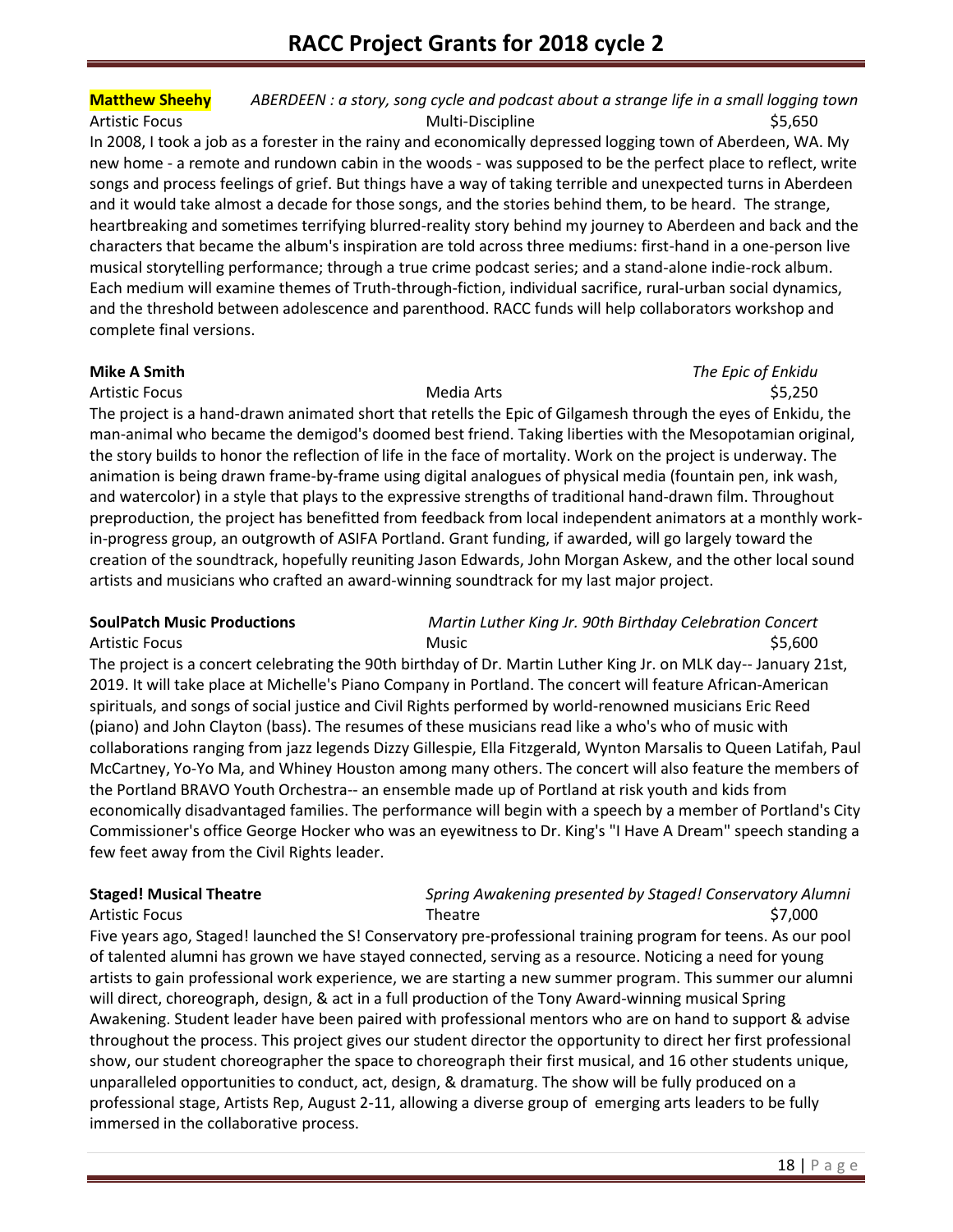### **Street Books** *A Library For Everyone* Arts Equity & Access **Social Practice 34,860** Social Practice **\$4,860**

This project provides books and conversation to the most vulnerable residents in inner southeast Portland, and offers a fall celebration that brings everyone together. There will also be an opportunity for housed Portland residents to contribute a book, and get to know their neighbors who live outside or at the margins. Each week, street librarians will set up the bicycle library outside the St. Francis Parish on 11th Avenue, to lend books to patrons who live on the streets. The following day, librarians will operate a shift around the corner at the St. Francis Park Apartments, an affordable housing complex. Street Books recently moved to an office space there, and has established an on-site library for the residents, (30% of whom have transitioned off the streets themselves, and are adjusting to life indoors). Our goal is to provide good books and a community to people who most need it, and offer opportunities for conversation between people who might not otherwise connect.

### **Todd Strickland** *What I Felt That Day*

# Artistic Focus **Media Arts** Media Arts **1996 S5,200**

I will be directing a historical documentary that explores what Oregonians from our most conservative and liberal voting counties (Malheur and Multnomah) felt the day Obama became the first Black President. These interviews will be woven into a 30 minute film building from my current library of footage, collected while in Chicago for three days during the 2008 election day. Current footage includes a diverse range of socioeconomic groups; including Grammy award winner Malik Yusef, 28th district Alderman Caruthers and the residents of Chicago's most disenfranchised being interviewed about what they felt that day. Reactions to Obama's acceptance speech in Grant Park were also captured. My film seeks to better understand what we collectively felt that day 10 years later that may have lead us to the current political climate. My team will explore themes centered on race and politics that influence our perceptions of facts as related to our feelings. Production projected: Summer/Fall 2018.

### **Cornelius Swart** *Priced Out Community Campaign* Arts Equity & Access **Media Arts** Media Arts **Media Arts** \$4,690

Priced Out is an independent documentary about the last 15 years of gentrification in Portland Oregon. It's an investigative and emotionally charged emotional look at how rising home prices have displaced Portland's African American community and reshaped the entire city. Priced Out: The Road Show plans to organize no fewer than five public screenings with discussions in communities around the region that are highly impacted or threatened by rising rents, displacement, housing discrimination and a lack of safe, stable neighborhoods. The project plans to partner with community groups working with marginalized populations such as African Americans, Latinos, Asian-Americans and working-class communities on the west side. Each screening would have 100 or more people. We've already held dozens of screenings and discussion. Events generally attract 100 attendees and are sponsored by community groups, schools, governments, and nonprofits.

### **Devin Tau** *Who's on Top? An LGBT Trio Summits Mt. Hood* Artistic Focus **Media Arts** Media Arts **Media Arts** 55,250

Who's on Top? An LGBT Trio Summits Mt. Hood is the spirited story of three members of the LGBT community – a first timer, a casual amateur, and a serious climber – who challenge stereotypes about gender and sexuality in the outdoor arena. Historically excluded and ostracized as not belonging to the natural domain, the three climbers tackle not only a mountain, but assumptions about who and how they belong to the world of outdoor adventure. As a gay Asian-American immigrant, I have been drawn to filmmaking as a means of giving voice to underrepresented stories in the American narrative. My childhood experience of economic hardship and status as an outsider drove me to explore creative ways to fit into a new and alien culture. With a degree in Business from UC Berkeley, and successful previous careers in finance and the fashion industry, I transitioned to filmmaking as a way to peel back the layers of society to reveal truths that go beyond appearances.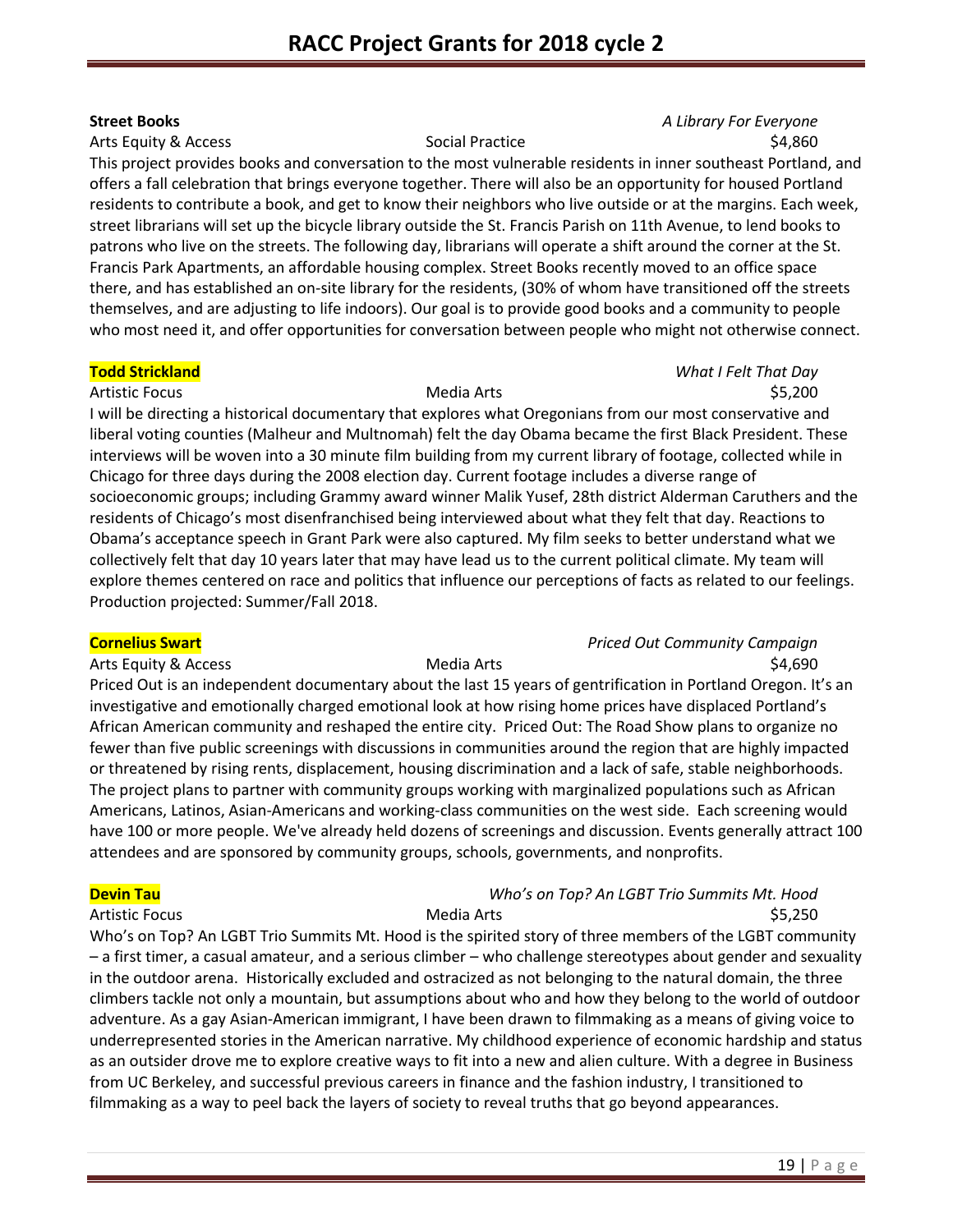### **Tavern Books** *Killing Floor 40th Anniversary Edition*

Artistic Focus **Exercise 2** S5,000 Literature **1996** Literature **1996** S5,000

Tavern Books seeks RACC program grant funds to support the publication, promotion and distribution of the 40th anniversary edition of Killing Floor by the poet Ai (1947-2010). This title will join our catalog of collections by under-recognized poets, and will be available to a national readership of over 15K through our distributor and website. Killing Floor won the prestigious Academy of American Poets' 1978 Lamont Poetry Prize, but has been out of print for decades. Emphasizing oppositions between political and personal, public and private, and dream and reality, the book portrays the violence inherent in marginalized communities. Major Jackson, a finalist for an NAACP Award for Outstanding Literature, will write an original introduction that recontextualizes the book for the modern reader. Visual artist Susan Albers will provide cover art for our edition. We expect over 50 community members to attend the public event, which will be co-sponsored by the U of Arizona Poetry Center.

### **Roshani Thakore** *Columbia River Correctional Institution Comedy School* Arts Equity & Access **Social Practice** Social Practice **55,600**

Columbia River Correctional Institution (CRCI) Comedy School is consists of weekly Comedy Classes and biannual talent shows at CRCI, a minimum security men's prison with 600 prisoners in North Portland. The project grew out of the work that the PSU Art and Social Practice MFA Program has been doing at CRCI since October 2016. The Comedy School began in January 2018 and currently has 25 participants. Both prisoners and members of the public who have gone through security clearance are able to attend classes and talent shows. Each week, local comedians perform, teach, and give feedback to the prisoners helping their comedy routines. Prisoners develop their skills at public speaking, writing, and critical reflection in a loose academic setting hoping these skills can be used at open mics and in various life situations upon release. The prisoners will perform to a public audience on May 22, 2018 and again in Fall 2018.

## **Lindsay Trapnell** *Riveted* Artistic Focus **Media Arts Media Arts Media Arts 1997,000** Riveted is an independent documentary feature film about the Rose City Riveters, the supporters group for the Portland Thorns. They are not only the largest and most passionate fanbase in all of women's professional sports, but they are also making huge strides in making soccer culture inclusive and welcoming to all, especially the LGBTQ community. The Thorns drew an average of 17,653 fans last year — more than 15 NBA teams, 13 NHL teams and 1 Major League Baseball team. These numbers are unheard of for women's sports. Historically, soccer culture has been plagued with homophobic chants, violence and an aggressive, unwelcoming atmosphere. In contrast, Riveters are a group as equally committed to social justice as they are to soccer. This film is an unfiltered look behind the scenes of a die-hard fan group; it weaves together thrilling match-day footage with interviews with key Riveters and Thorns players to get to to heart of what makes this chosen family so special to all involved.

Life List is a multiple episode 20 minute television show where host Freddy Trujillo interviews local musicians while bird watching. Being a Portland area veteran musician of 35 years and a bird watching hobbyist all his life, Freddy has developed a network of successful musician colleagues based in Portland, Oregon who he would like to invite birdwatching. He has reached out and confirmed the following musicians: Jenny Conlee (Decemberists), Willy Vlautin (Richmond Fontaine, The Delines and the critically acclaimed author of Lean on Pete), Mel Brown (Portland's drumming legend), and Curtis Salgado (Santana, Room Full of Blues, and Nighthawks). Curtis was our pilot episode. The project will shoot between the months of June - September with a final presentation at the Hollywood Theatre in November 12. All episodes will be filmed on location at various wildlife refugees and bird sanctuaries (Sauvie Island, Richfield, Champoeg Park). This grant is to fund 2 episodes.

# **Freddy Trujillo** *Life List with Freddy Trujillo* Artistic Focus **Media Arts** Media Arts **1996 Artistic Focus** 55,250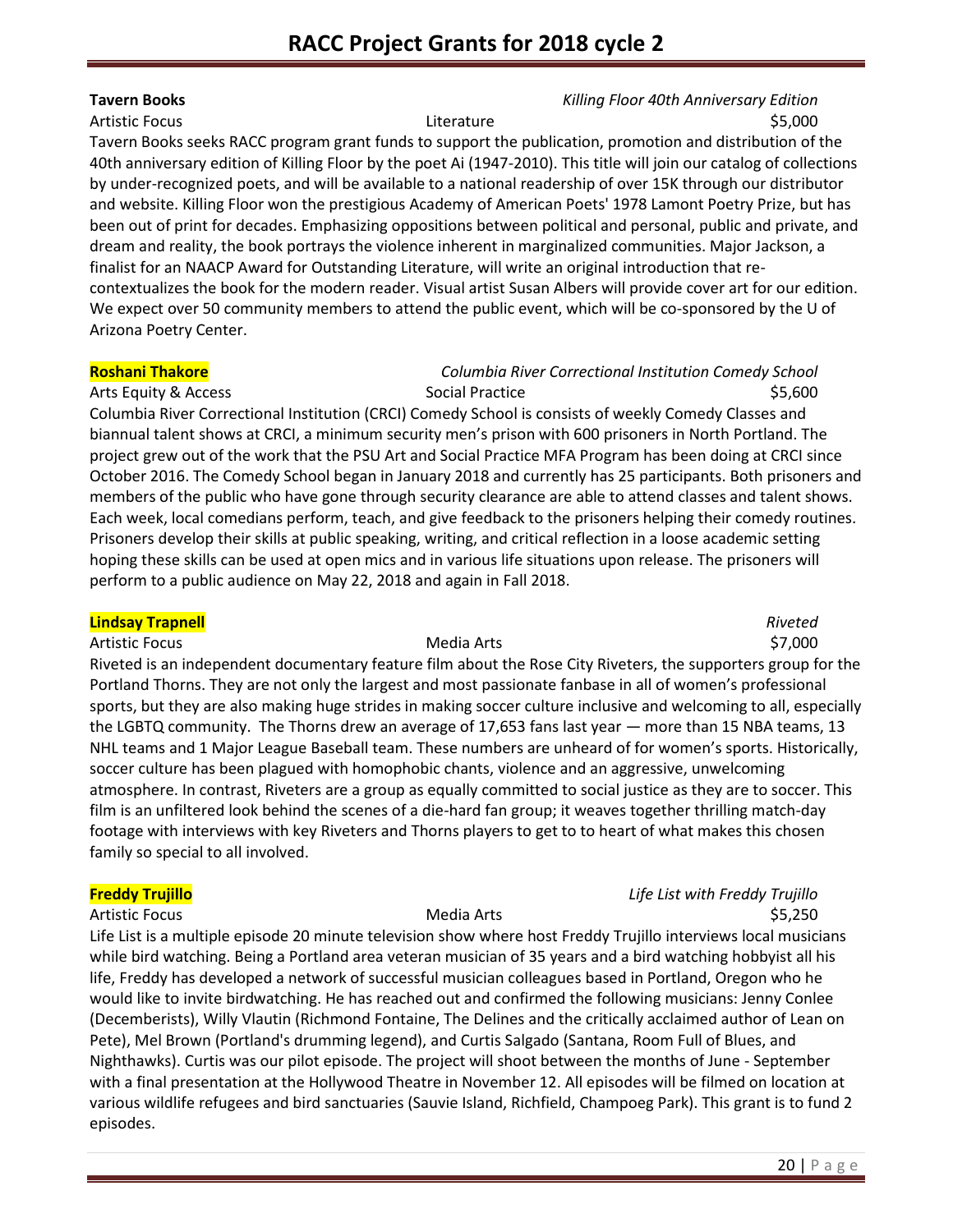## **Verde** *Community Art for Living Cully Wayfinding Project* Arts Equity & Access **Social Practice 35,250** Social Practice **\$5,250**

Verde requests a \$7,000 grant for artist stipends to work with low-income and people-of-color (POC) residents in the Cully neighborhood to develop public art for the Living Cully Wayfinding System. Art will be installed on electrical boxes throughout Cully. In 2012, Verde launched Living Cully Walks to enhance pedestrian and bicycle access to neighborhood greenspaces and build capacity to advance needed infrastructure improvements in Cully, where many residents are low income or POC. Through community participatory research, we discovered that Cully residents lack a sense of place and access to green spaces. In response, we developed a wayfinding system that incorporates signs and community art to ensure that POC and low-income communities are knowledgeable and able to access neighborhood green features. Art located on several kiosks dispersed throughout Cully will reflect the many diverse cultures represented in the neighborhood to encourage the community's burgeoning social fabric.

### **Vibe of Portland** *Vibe Capoeira at Eastgate Station*

Arts Equity & Access **Dance/Movement** \$1,160 This project will take place as part of Portland Parks and Recs Free Lunch + Play place-based programming. A capoeira instructor will work with children and families who live at and near the Eastgate Station Apartments twice a week for 4 weeks in the summer, teaching capoeira and developing a circle (roda) that will perform together at the end of the 4 weeks. The number of community members and children is not known, but all who participate in the lunch program may participate. Capoeira is a Brazilian martial art form, combining selfdefense, acrobatics, dance, music and song. It was developed by slaves who used it to disguise the fact that they were practicing fight moves. Capoeira is played in a circle called a roda, accompanied by music and singing. Only the hands and feet touch the floor. Eastgate Station is a low income housing unit project in service since 2010 and has a total of 60 low income units, most of which are 3 bedroom apartments.

### **Village Coalition** *Voices from the Villages*

Arts Equity & Access **Social Practice 37,000** Social Practice **\$7,000** 

The Voices from the Villages art project is a series of storytelling, art making events that will be announced at Village Convergence June 1, and will take place at four tiny-house villages, (that will open their doors to the public) where houseless and formerly houseless people will be invited to share their unique histories and lived experiences using recording devices, film interviews, and through a variety of art media. Outside the frame will document these art and storytelling events and compile a short documentary film intended for a high profile public presentation sharing these moments. David Bikman, Village Coalition Chair and Treasurer, Ridhi D'Kruz City Repair Co Director, Cheryl Leontina, PSU's M.Arch Candidate and CPID member, Melissa Castor, Resident at Hazelnut Grove, Mila Franzoni and Danny Sandoval, Mural Artists from History Collective will be taking the lead as event planners and will coordinate the art and histories collection and documentation process.

# **Grace Weston** *Escaping Gravity: Swimming, Flying, Breathing, Dying* Artistic Focus **S1,710** Visual Arts **Visual Arts S1,710**

Usually, I build, light and photograph miniature staged scenes in my studio with a photo print as the final product. Instead, this project will be a mixed-media photo-based installation at Nine Gallery during August. 2018. I will divide the gallery into two chambers, portraying two different stories about water. The first room will feature a large staged photo of a pond viewed from the bottom up under the water, the site of a drowning. On the walls of that chamber will be written phrases taken from a mother's letter, newspaper clippings, and the victim's own words. There will be a black-curtained entry into the next chamber. In this darkened space I will create the illusion of a swimming pool environment with video projections of water reflections on the ceiling and floor. I will hang translucent fabric banners from the ceiling, printed with photos of swimmers distorted by motion, light, and water. This project deals with shared experiences of loss, struggle, growth, and liberation.